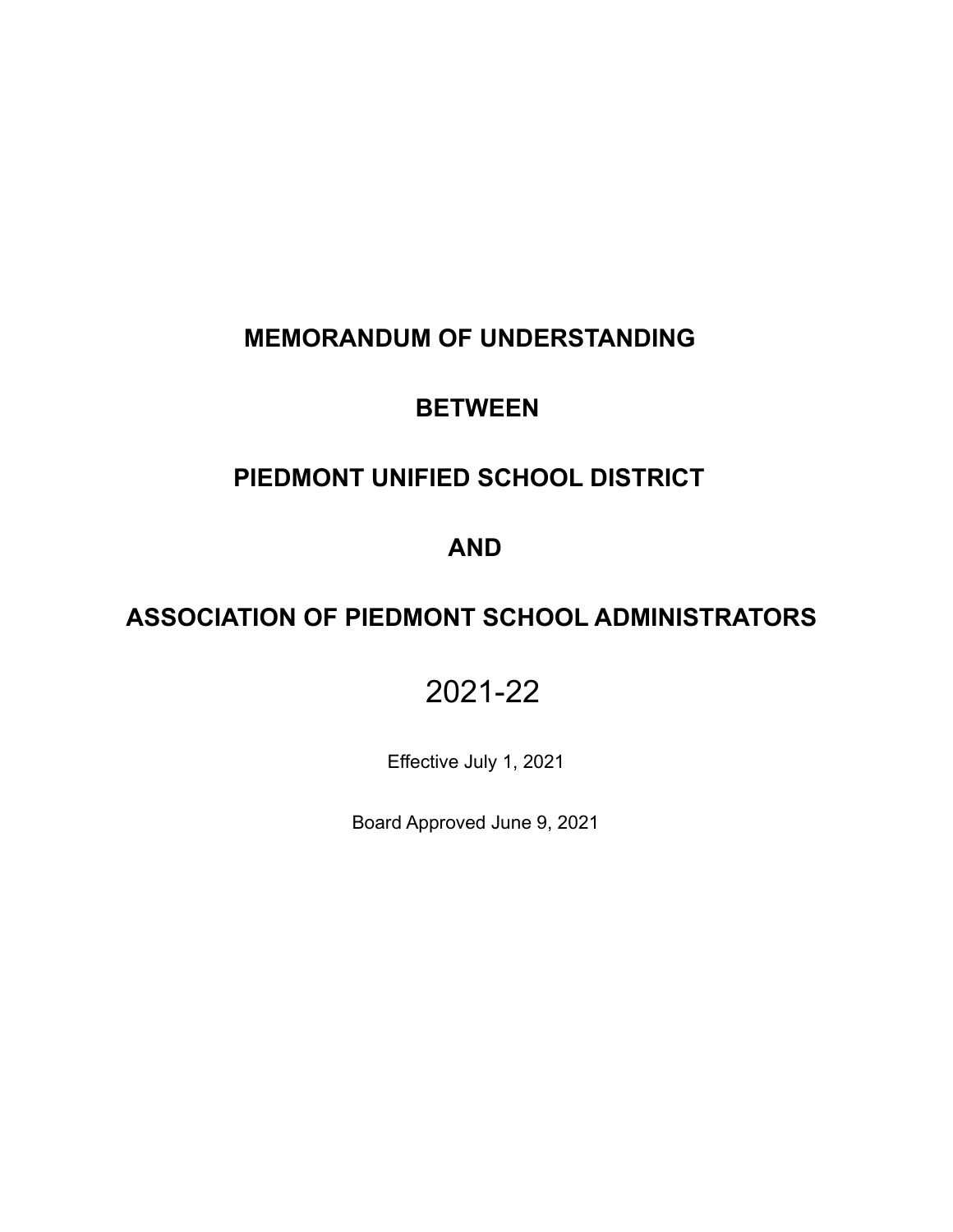| <b>Table of Contents</b> |                                                  |             |
|--------------------------|--------------------------------------------------|-------------|
| <b>Section</b>           | <u>Title</u>                                     | <u>Page</u> |
| $\cdot$ 1                | <b>Salary</b>                                    | 3,9         |
| $\cdot$                  | <b>Work Year</b>                                 | 3           |
| $\cdot$ 3                | <b>Fringe Benefits</b>                           | $4 - 5$     |
| .4                       | <b>Retirement</b>                                | $5-6$       |
| .5                       | Leaves                                           | $6, 10-15$  |
| .6                       | <b>Personnel Procedures</b>                      | $6, 16-18$  |
| $\cdot$                  | <b>Procedures for Dealing with Public Charge</b> | $6 - 7$     |
| .8                       | <b>Travel</b>                                    | $7 - 8$     |
| .9                       | Promotion                                        | 8           |
| .10                      | <b>Appraisal</b>                                 | 8           |
| <b>Appendix A</b>        | <b>Salary</b>                                    | 9           |
| <b>Appendix B</b>        | Leaves                                           | $10 - 15$   |
| <b>Appendix C</b>        | <b>Personnel Procedures</b>                      | 16-18       |
| <b>Appendix D</b>        | <b>Professional Growth Award</b>                 | 19-20       |
| <b>Appendix E</b>        | <b>Seperation</b>                                | 21          |

**Side Letters of Understanding**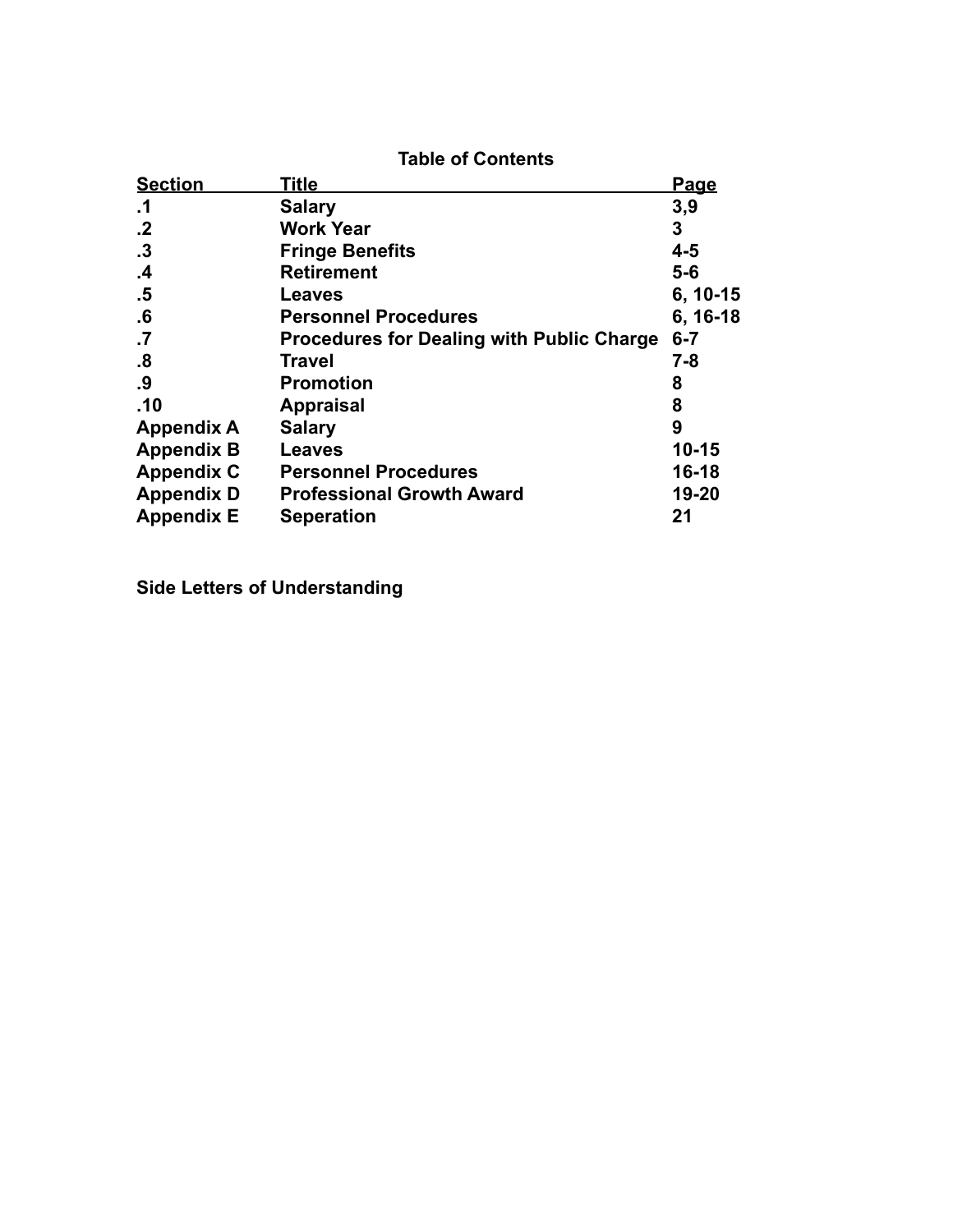TO: Management Team Members

FROM: Randall Booker, Superintendent

SUBJECT: Memorandum of Understanding 2020-21

Management Team Members include: Certificated Management, Confidential or Classified Management

**1.** Management Team Members shall receive a salary increase as set forth in Appendix A updated annually.

## **2. Work Year**

- A. There will be a designated number of work days per year for each Management Team Member. (See Appendix A)
- B. It is the intent of the Management Team to be present when students are present.

Work days will be scheduled according to a schedule provided by the Superintendent.

There will be flexibility in scheduling Management Team work days that may provide a maximum of five mutually agreed upon days to be taken (absent) during the school year.

All work schedules and/or changes in work schedules must be approved by the Superintendent.

C. If the Superintendent requests Management Team Members to work days in addition to the designated work year, payment will be made at the daily rate of the year in which work days were worked.

Management Team Members may work up to five days beyond their regular work year at a per diem rate; two (2) of these days may be without prior approval by the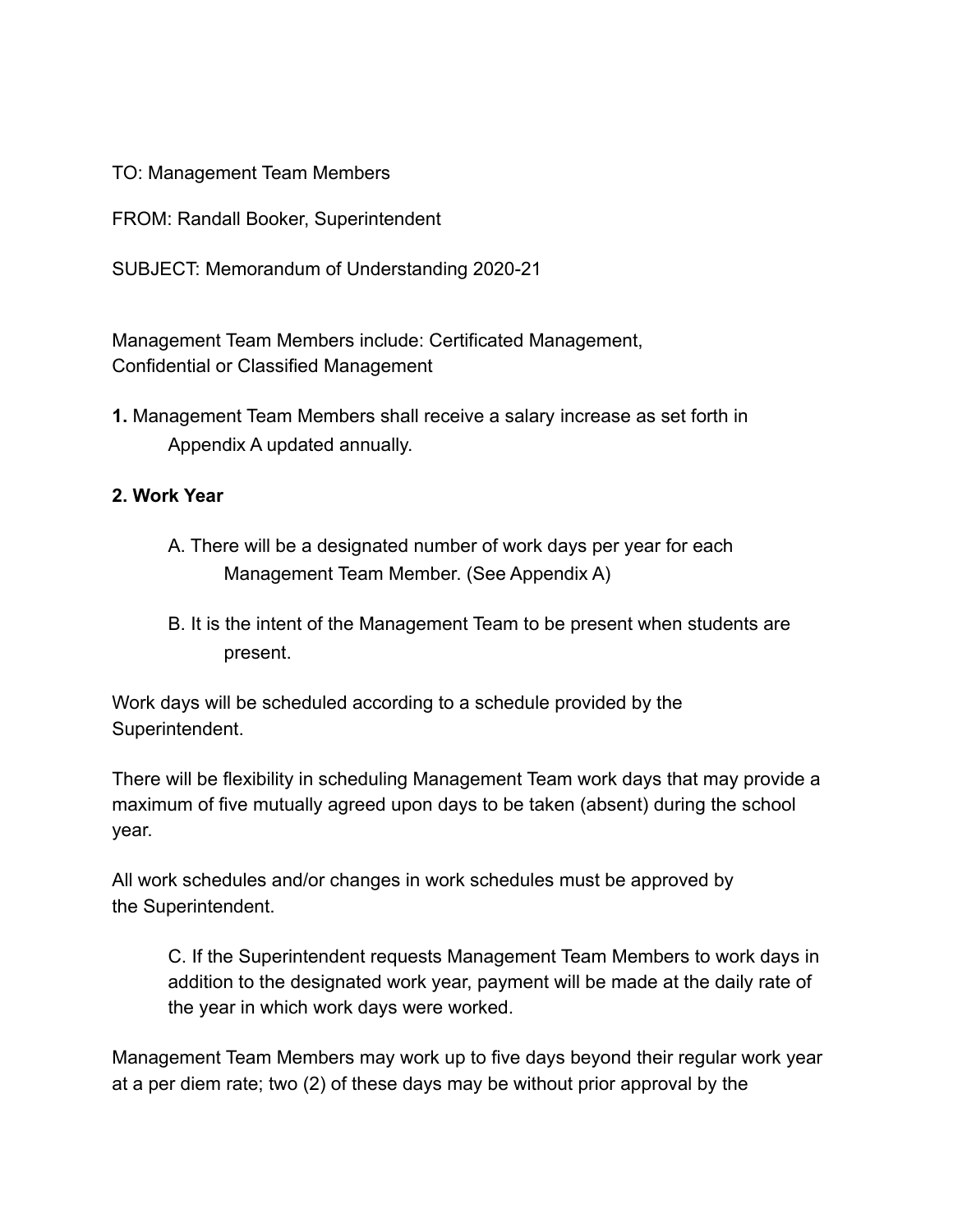Superintendent.

D. Carry-over non-work days from the previous work year must be used during the following 12 month period. A statement of the number of accumulated non-work days shall be provided to the Superintendent no later than June 1. Days to be used must be approved in advance by the Superintendent.

## **3. Fringe Benefits**

- A. The Board shall provide yearly medical and dental coverage that is at least equal to that of certificated employees. Medical and dental benefits are capped at the same level as APT and CSEA: at an annual rate of: \$7,300 for single employee; \$14,300 for employee plus one qualified dependent, or \$19, 800 for employee plus family. The full annual benefits will be provided to members who are .5 F.T.E. or more. Benefit entitlement will be prorated based on full-time-equivalent for employees who are between .3 and .49 FTE. Employees with less than .3 FTE are not eligible for benefit entitlement. The District will establish a plan to operate in accordance with IRC 125 for Management Team members.
- B. When two APSA members are married/registered domestic partner (or when one member is married/registered domestic partner to an employee of the Piedmont Unified School District covered under a collective bargaining agreement, one of the Eligible Family Members (Spouse A) may claim the "employee plus one" or "full family" benefit. Each includes the respective District-paid dental coverage.

Eligible Family Member B does not need to claim his or her employee benefits because he or she will receive health and dental coverage under Spouse Eligible Family Member A.

- C. In lieu of the \$2,300 entitlement for Spouse Eligible Family Member B, Eligible Family Member A and B will not be required to make an employee contribution. The District will contribute the entire cost of the premium
- D. Where two married unit members'/registered domestic partners joint FTE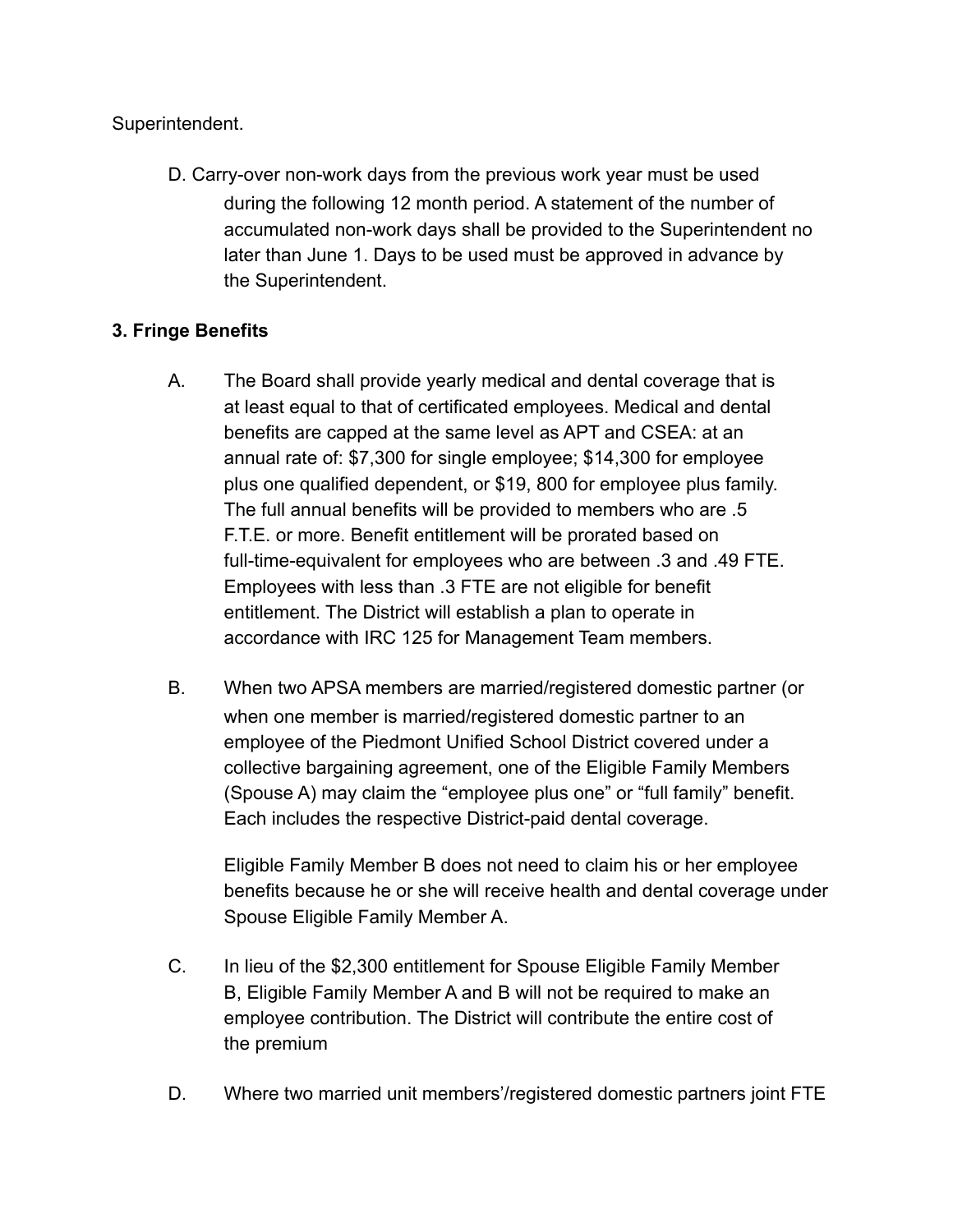falls beneath 1.0FTE, the District contribution to their coverage will be the difference between complete coverage (the total premium) and a percentage of the standard employee contributions proportional to a members' FTE. Each member must meet the requirement of 0.3FTE for benefits eligibility.

- E. Those Management Team Members who do not wish to participate in the District's Medical Plan and can provide proof of medical coverage under another medical plan will be eligible for a \$2,300 entitlement to be used by the Management Team Member to purchase vision care, income protection, life insurance, or other plans as the member may elect. The entitlement shall be prorated per FTE as allocated for benefits.
- F. Domestic Partners have the option to purchase benefits coverage
- G. Confidential or Classified Management Members: State Disability Insurance Each employee shall have deducted from his/her pay an amount sufficient to pay premiums for State Disability Insurance. (Unemployment Compensation Disability Fund)
	- 1. The District agrees to contract with the State for a program of State Disability Insurance for all classified employees. Such program shall provide for a coordination of SDI basic benefits and accumulated sick leave to the effect that there shall be deducted from the employee's accumulated sick leave only that portion of a day's leave which, when combined with the SDI basic benefit amount, shall not exceed 100% of an employee's regular base salary as reported to PERS during the month disability occurred.
	- 2. The employee shall have the option either to:
		- a. Deliver all SDI [funds] received to the District payroll department. The District will issue the employee appropriate salary warrants(s) for payment of the employee's salary and deduct normal retirement and other authorized deductions as required by law from that portion of the warrant in excess of the SDI benefit amount.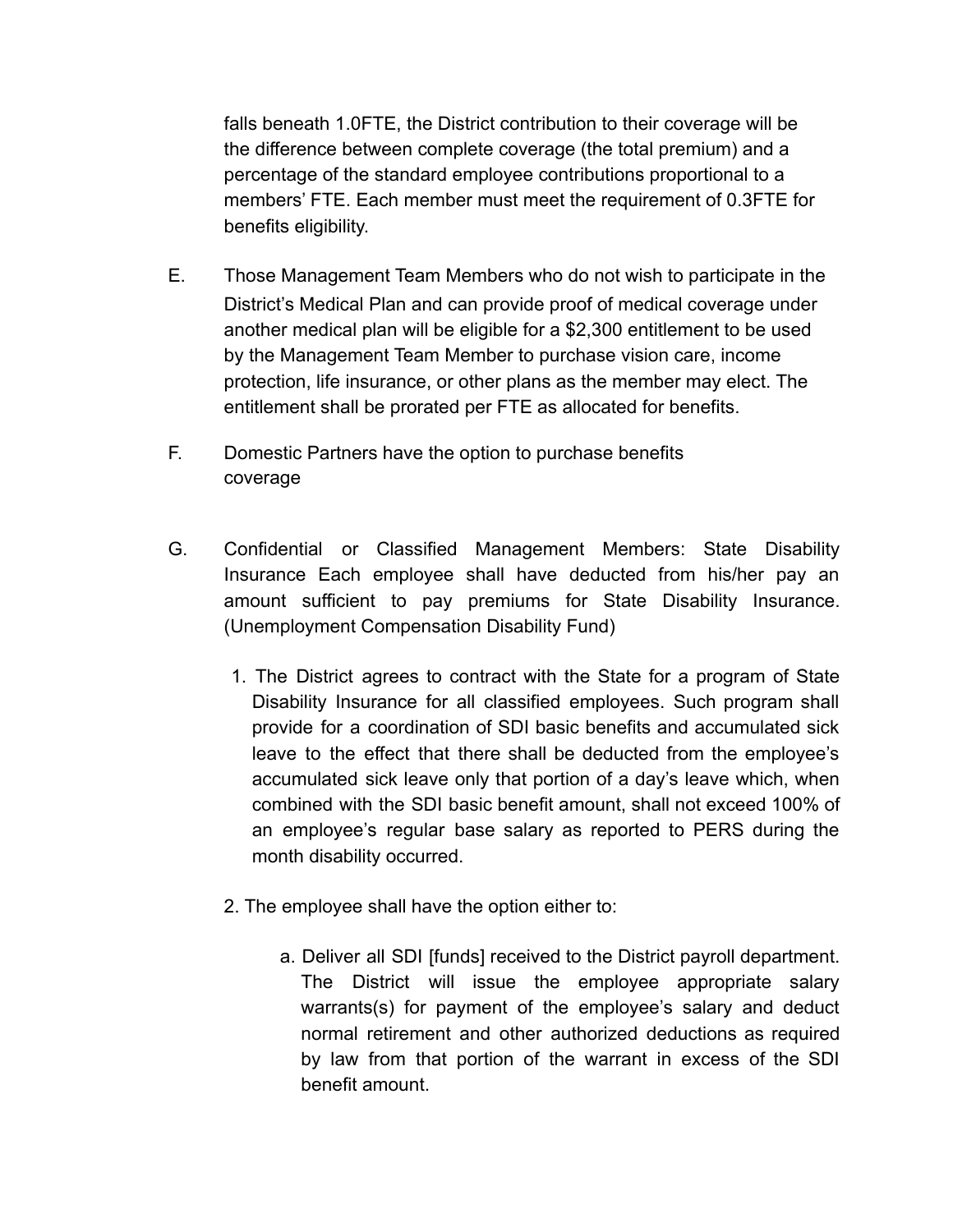- b. Retain all SDI [funds] and send copy of [verification of funds] received to District Payroll Office. The District will deduct the amount of SDI [funds] from the gross amount of subsequent warrants and then deduct taxes. This option will affect the amount reported to Public Employees Retirement System (PERS).
- H. The district will contribute up to \$500 annually toward a job-related professional organization for both certificated and classified management positions.

#### **4. Retirement**

- A. Employees shall notify the superintendent of possible intent to retire by February 15<sup>th</sup> of the school year. Notification of final decision must be made prior to March 15<sup>th</sup> for the employee to be eligible for retirement benefits. Waivers on this timeline may be made with approval of the Board of Education.
- B. **Effective July 1, 2011**, the District shall provide medical/dental benefits for retirees who have at least ten (10) years of service to the District who retire at age 55 or older into the PERS/STRS system. The benefit entitlement shall be at the capped rate for employee-only benefits of a total of \$6,500 per year. APSA members obtaining medical/dental benefits under this paragraph shall receive such benefits no longer than the date when the retiree reaches Medicare eligibility age or for a maximum of five years, whichever occurs first.

If a retiree has reached the maximum five year retirement benefit period, but has not reached Medicare eligibility, the retiree will have the option of staying on the District's medical/dental coverage, including their eligible dependents, at their own expense. Payments shall be made in accordance with established District procedure.

C. **Effective July 1, 2011**: Employees who are members of APSA at the time of retirement into the PERS/STRS system shall receive a flat rate of \$150/month, to be applied toward their medical benefits for life, if the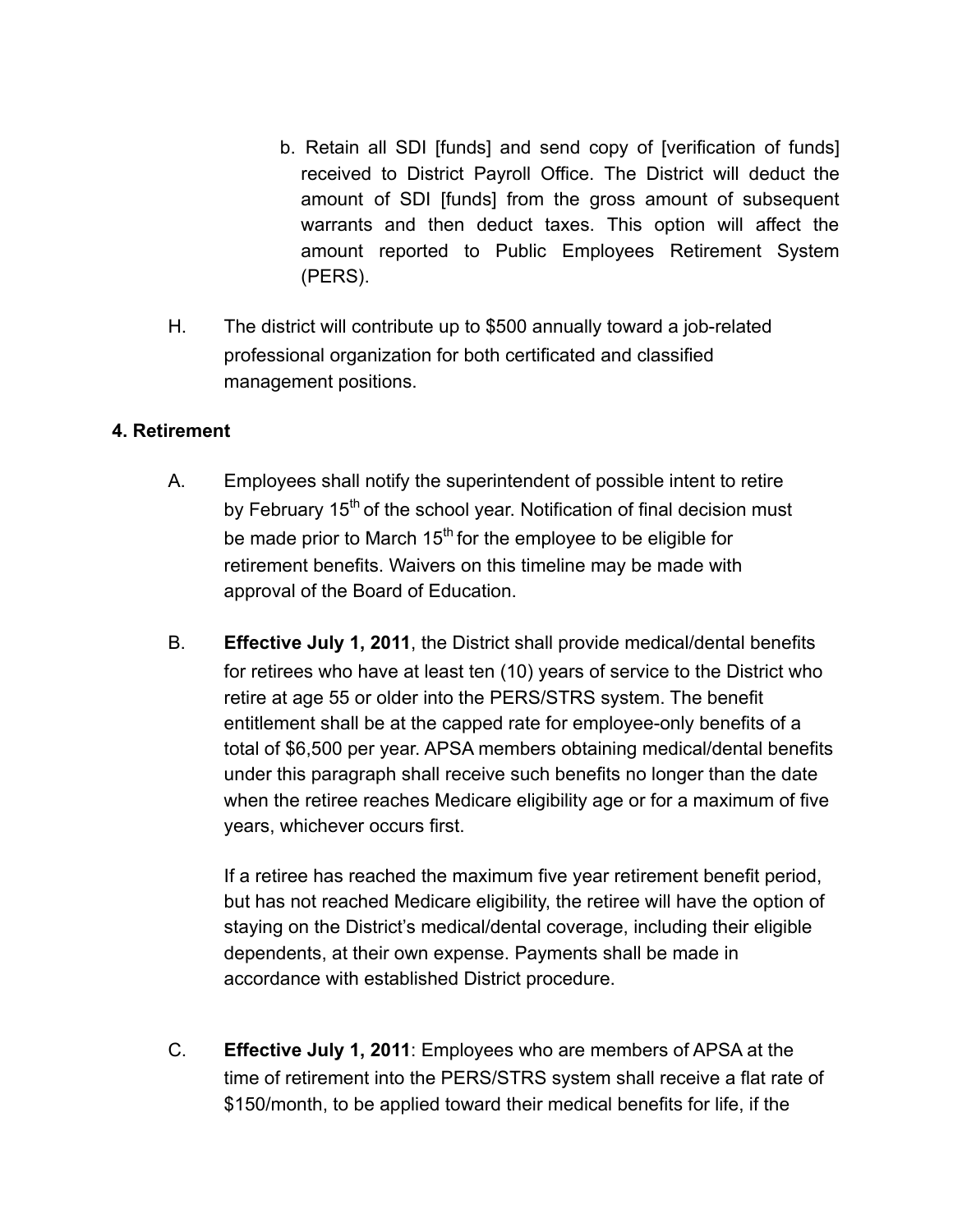member has: a) at least ten years of experience as a Management Team Member as of July 1, 2011; or, b) at least 20 years total service in the District as of July 1, 2011.

D. Retirees have the option of including eligible dependents on their medical, and dental coverage if applicable, at their own cost. Payments shall be made in accordance with established District procedure.

#### **5. Leaves**

Members of the Management Team shall follow all conditions as expressed in Appendix B for the following types of leaves: 1) sick leave; 2) maternity leave; 3) primary caregiver leave; 4) domestic partner/paternity leave; 5) child rearing leave; 6) industrial accident and illness leave; 7) personal leave; 8) bereavement leave; 9) jury leave and subpoena for court order; 10) attendance at conferences and meeting; 11) long-term leave; and 12) sabbatical leave.

## **6. Personnel Procedures as outlined in Appendix C shall be followed for all Management Team Members.**

## **7. Procedures for Dealing with Public Charges**

- A. Any citizen, staff or parent complaint regarding a Management Team Member shall first be made directly to the Management Team Member involved.
- B. If the complaint is not resolved to the satisfaction of the complainant, the complaint shall be put in writing and directed to the immediate supervisor with a copy to the Management Team Member involved.

C. If the supervisor, complainant, or Management Team Member believes that a meeting would help to resolve the issue, a meeting will be scheduled.

- D. If the issue is not resolved by the immediate supervisor, the complainant will put the complaint in writing to the Superintendent who will make a decision as to the disposition of the complaint.
- E. Complaints that are initiated at the Board or Superintendent level will be referred to the Management Team Member involved.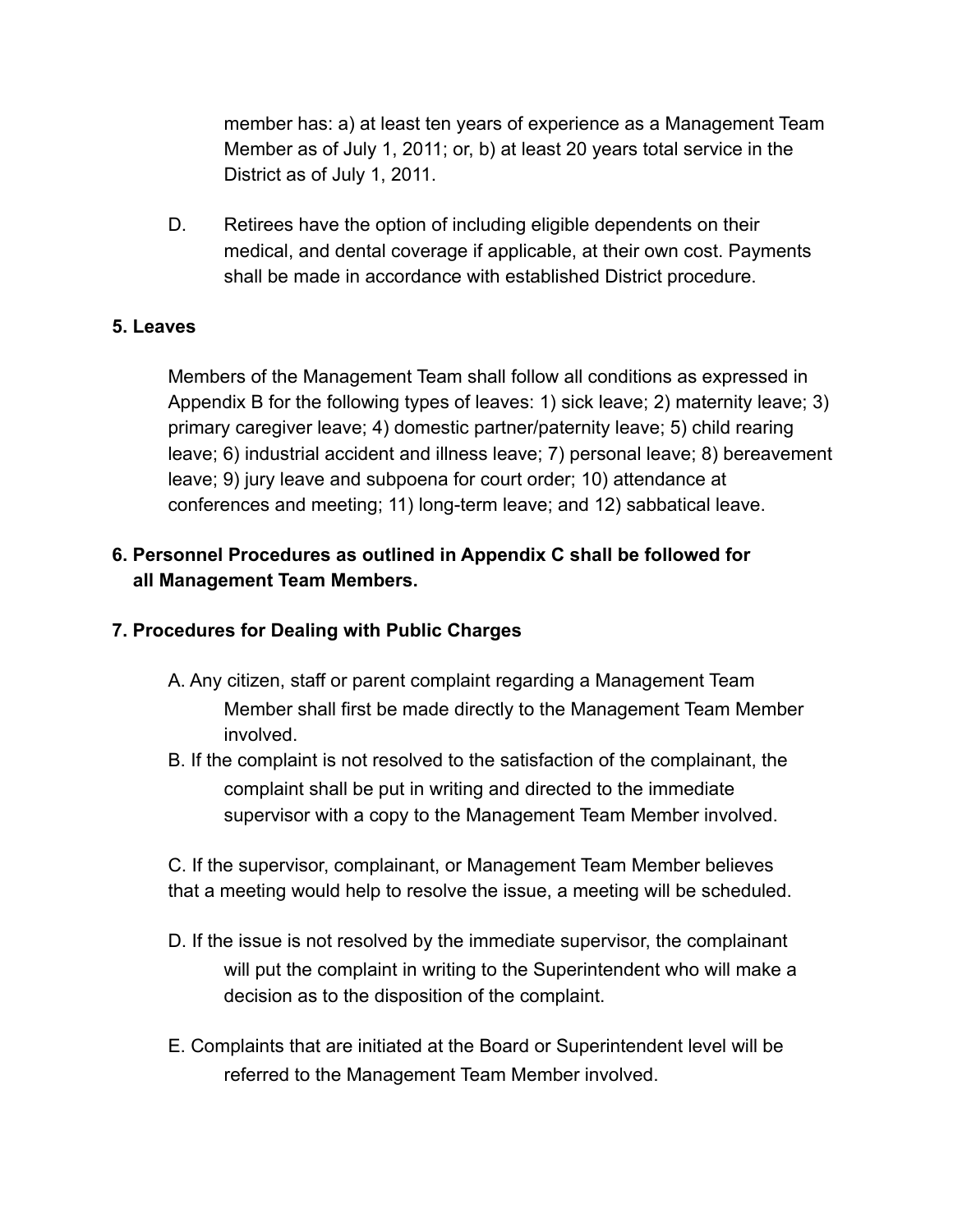#### **8. Travel**

- A. Certificated Management Members agree to receive an additional fixed sum of \$75.00 per month added to their base salary beginning July 1, 2002 for the use of personal automobiles*.* All certificated administrators agree to make no further claim on the District for use of personal automobiles in the service of the District.
- B. Confidential or Classified Management Members: School related expenses for travel using personal automobiles such as mileage, parking and bridge tolls will be reimbursed upon approval of the Superintendent.

C. Reimbursement for other necessary travel expenses incurred while traveling on District business upon approval of the Superintendent.

Necessary Travel Expenses Include:

1. Airfare - Air travel by coach or economy class. Airline reservations are to be made at the earliest possible date to ensure the lowest air fare. 2. Automobile Rentals - Rental of automobiles will only be approved for sub-compact class automobiles, and when this rate is less costly or more efficient than public transportation.

3. Public Transportation - Taxi or similar service, train, and bus fares

4. Miscellaneous Automobile Related Costs - parking fees and bridge tolls

5. Lodging - Room rentals should be at the lowest rate available.

6. Meal Allowances - Reimbursable for trips requiring employees to be away from the District during times when meals would normally be consumed. **The following cities are not considered out of town and are exempted from meal reimbursements: Alameda, Albany, El Cerrito, Emeryville, Kensington, Oakland, Richmond, or Hayward.** The reimbursement rate is \$70 per day (including tips). **Receipts are required for all claimed expenses. No alcoholic beverages will be reimbursed under any circumstances.**

**9. Promotion:** Any employee of the PUSD who is promoted to an administrative or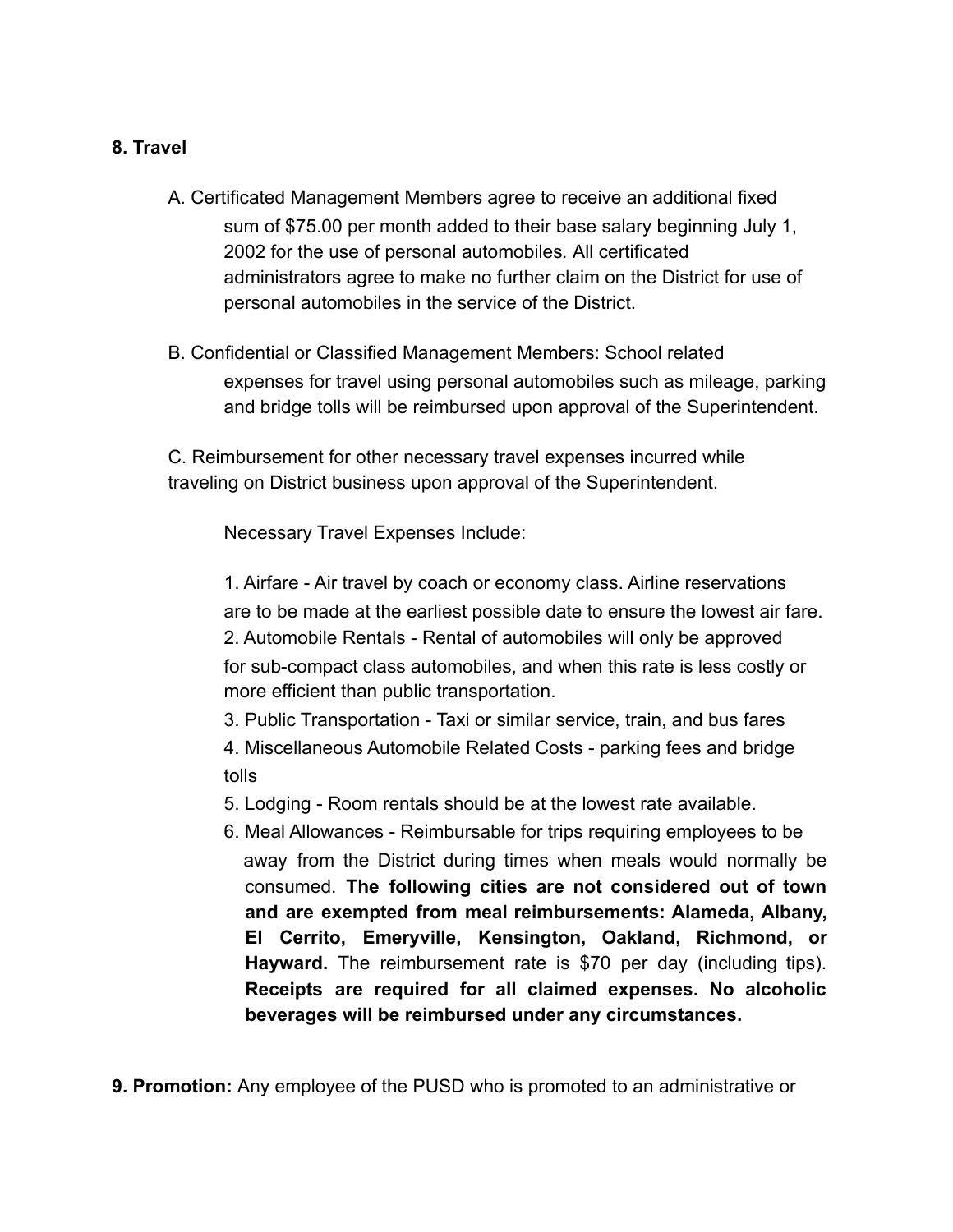non-certificated management team member position in the district shall be placed on administrative or non-certificated management team salary schedule at a level necessary to insure that he/she receives an increase in salary over his/her previous assignment within the District.

**10. Appraisal**: All Management Team Members shall be evaluated no later than June 30 of each year unless such appraisal date has been extended by mutual agreement between evaluator and evaluatee.

Each Management Team Member will have the opportunity to complete an appraisal form on the Superintendent and the Assistant Superintendent and on his/her immediate supervisor annually.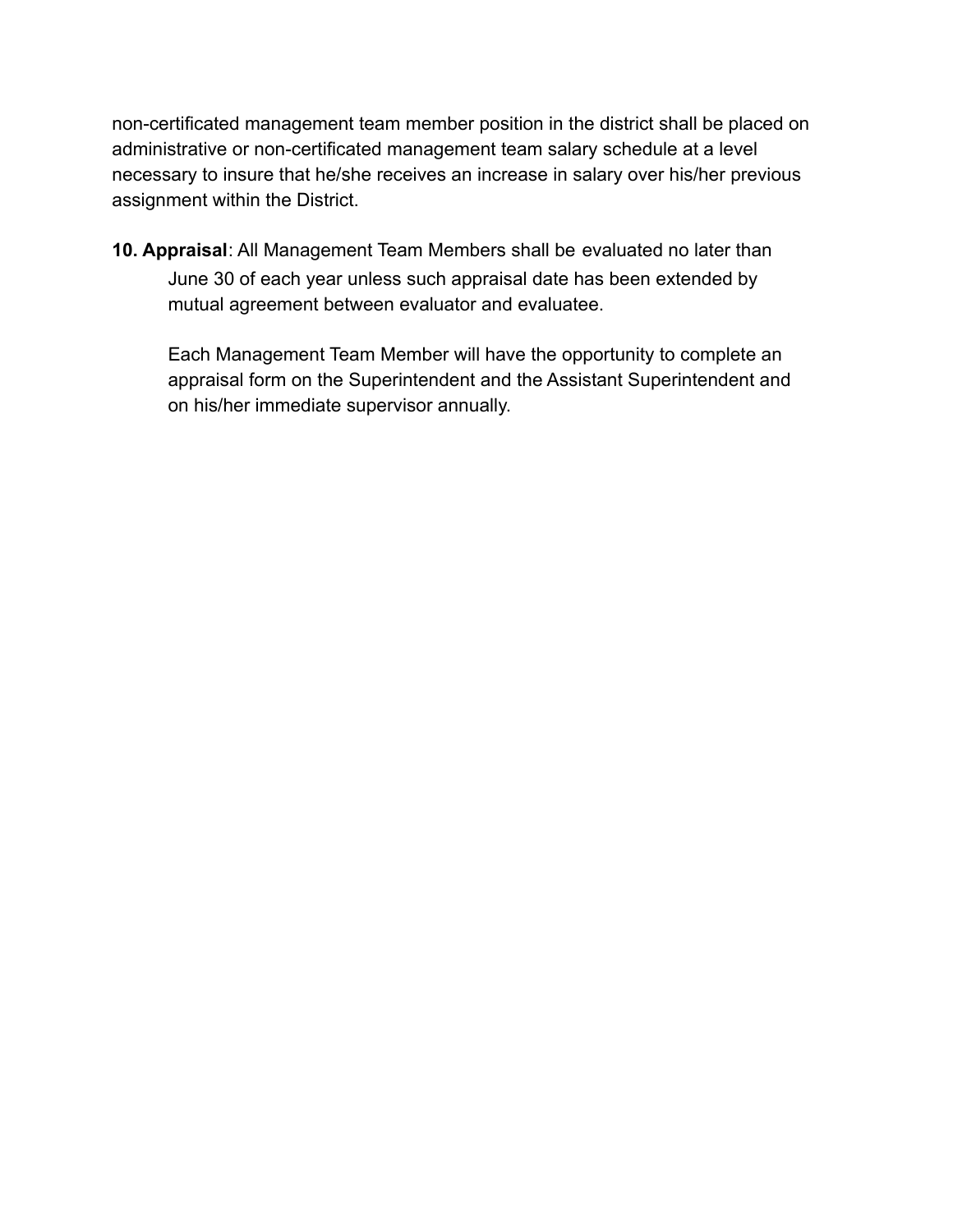#### **Salary**

Effective July 1, 2020, the District will implement the revised salary schedule for Classified and Certificated Management Employees as follows:

#### [Link](https://drive.google.com/file/d/1PO2xszEYy8TZ74Z7VgGy9IJn_fJ78RiA/view?usp=sharing) to APSA Salary Schedule

APSA and the district agree to the implementation of this schedule as follows:

- 1. Years of service in the current position will be counted toward longevity.
- 2. Longevity is applied at the start of the 8th year of service in the current position after completing all seven steps, and after reaching column G.
- 3. Employees placed within columns A-G, may remain at column G for several years prior to receiving longevity 1 as longevity 1 is not applied until the start of year 8.
- 4. For employees placed within columns A-G, who have been in their current position for longer than seven years after reaching column G, will have total years of service applied for placement on the corresponding longevity scale, 1-5. (ie: Members placed at Longevity 3 will only be given a 3% increase, not 3% times 3.)
- 5. The superintendent will place APSA members on the salary schedule upon implementation based on previous salary placement.
- 6. Newly hired APSA members will be placed on the salary schedule by the superintendent based on previous experience.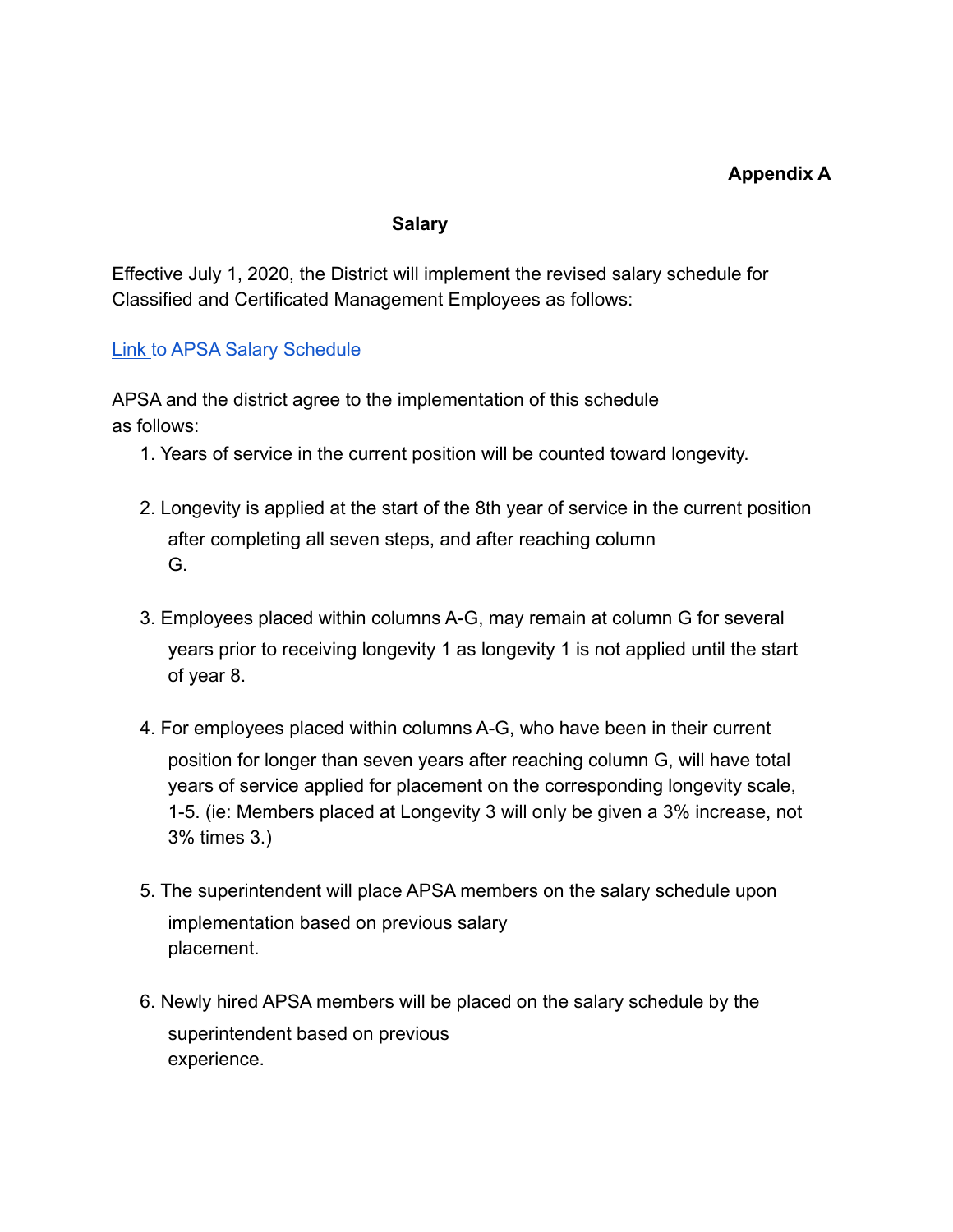#### **LEAVES**

- A. The following annual leave benefits are provided to Management Team Members and are incorporated into this Agreement.
	- 1. **Sick Leave:** Every full-time certificated Management Team Member who participates in STRS shall be entitled to twelve (12) days of paid sick leave each year for personal illness or illness of immediate family members. Each year up to 12 days of sick leave may be used for the occasions of personal necessity that cannot be accomplished outside the normal workday. Every part-time Management Team Member shall be entitled to a percentage of the 12 days of sick leave proportional to the F.T.E. status. Recreational, avocational or paid vocational pursuits are not covered by these days.

Every full-time classified Management Team Member who participates in PERS shall be entitled to twelve (12) days of paid sick leave each year for personal illness or illness of immediate family members. Each year up to 12 days of sick leave may be used for the occasions of personal necessity that cannot be accomplished outside the normal workday. Every part-time Management Team Member shall be entitled to a percentage of the 12 days of sick leave proportional to the F.T.E. status. Recreational, avocational or paid vocational pursuits are not covered by these days.

- a. Unused sick leave shall accrue from school year to school year.
- b. The Board shall provide each Management Team Member with a written statement of:

1. the accrued sick leave total, and 2. the sick leave entitlement for the school year

Such a statement shall be provided within the first quarter of each school year.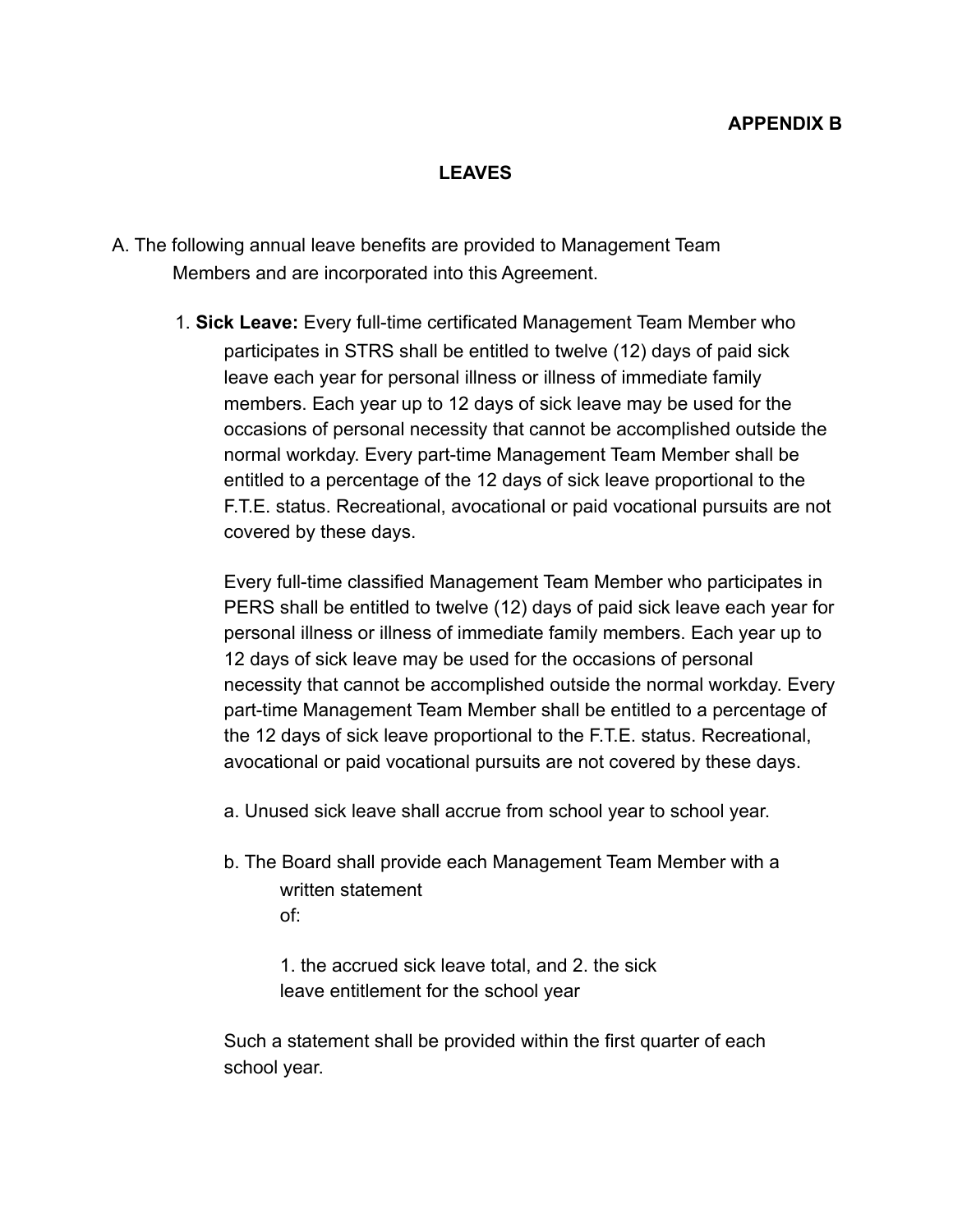- c. The Board may require a physician's verification of illness if a Management Team Member has been on leave for five (5) or more consecutive days.
- d. The Board may require a yearly physical examination at the Board's expense.
- 2. Parental Leave

A Management Team Member may use his or her sick leave for the purpose of the birth of a child of the unit member, or the placement of a child with a unit member in connection with the adoption or foster care of the child by the unit member ("parental leave") for a period of 12 workweeks.

- a. All parental leave must be taken within one year of the child's birth, adoption, or start of foster care.
- b. A Management Team Member may request up to 4 weeks before the due date, and up to 8 weeks after the birth, not to exceed a total of 10 weeks.
- c. When an employee has exhausted all available sick leave, and continues to be absent from his or her duties on account of parental leave pursuant to the California Family Rights Act ("CFRA," Government Code 12945.2), the employee shall receive differential pay for the remaining portion of the 12-workweeks of parental leave.
- d. Parental leave under this section shall run concurrently with CFRA leave and a unit member will receive one 12-workweek period for parental leave during any 12-month period. The aggregate amount of parental leave taken pursuant to this section and Section 12945.2 of the Government Code shall not exceed 12 workweeks in a 12-month period.
- e. The 12 workweeks of paid parental leave period shall only be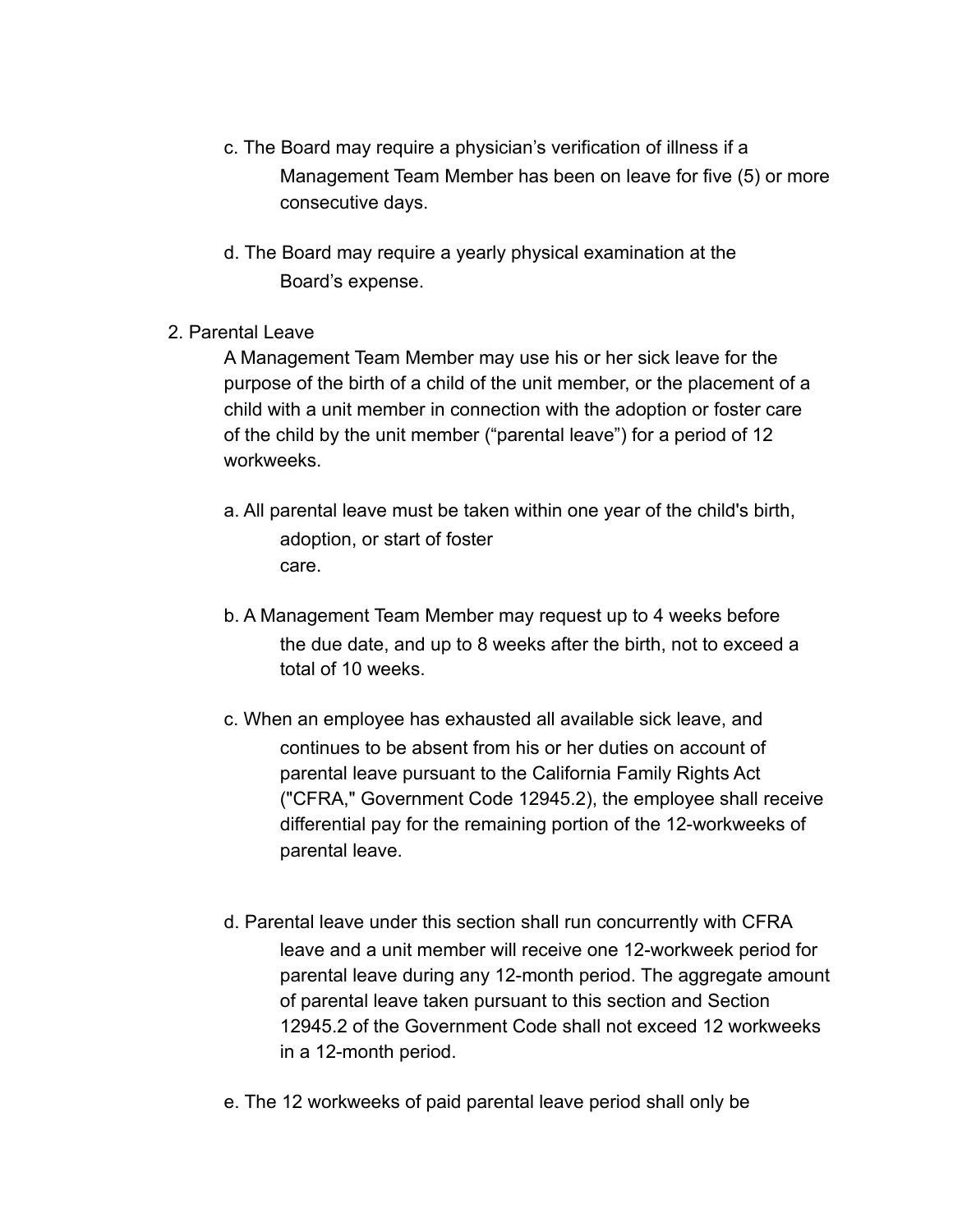available to members who exhaust all sick leave before or during the 12 workweek period and shall be reduced by any such period of sick leave taken during the 12 workweek period of parental leave.

- f. The 12-workweek period shall be reduced by any period of sick leave, including accumulated sick leave, taken during a period of parental leave.
- g. An employee shall not be provided more than one 12-week period for parental leave during any 12-month period.
- 3. Family Care Leave

In accordance with the California Family Rights Act and the Federal Family and Medical Leave Act, all employees will be eligible for family care leave. Information is available in the Personnel Office.

4**. Childrearing Leave:** Upon request, the Board shall provide a male or female Management Team Member who is a natural or adopting parent, an unpaid leave of absence for the purpose of raising his or her infant. Such leave shall remain in effect at least until the end of the semester following the birth or adoption of the child and no longer than the end of the second semester following the birth or adoption of the child.

A Management Team Member shall notify the Board that he/she intends to take such leave at least four (4) weeks prior to the anticipated date on which the leave is to commence. A Management Team Member on childrearing leave shall be entitled to all the benefits accorded and obligated by all duties imposed under paragraph 13 of this Article entitled "Miscellaneous."

A Management Team Member who is adopting a child shall be entitled to utilize leave as provided under Personal Necessity leave and/or sick leave, for the purpose of caring for the needs of the adopted child.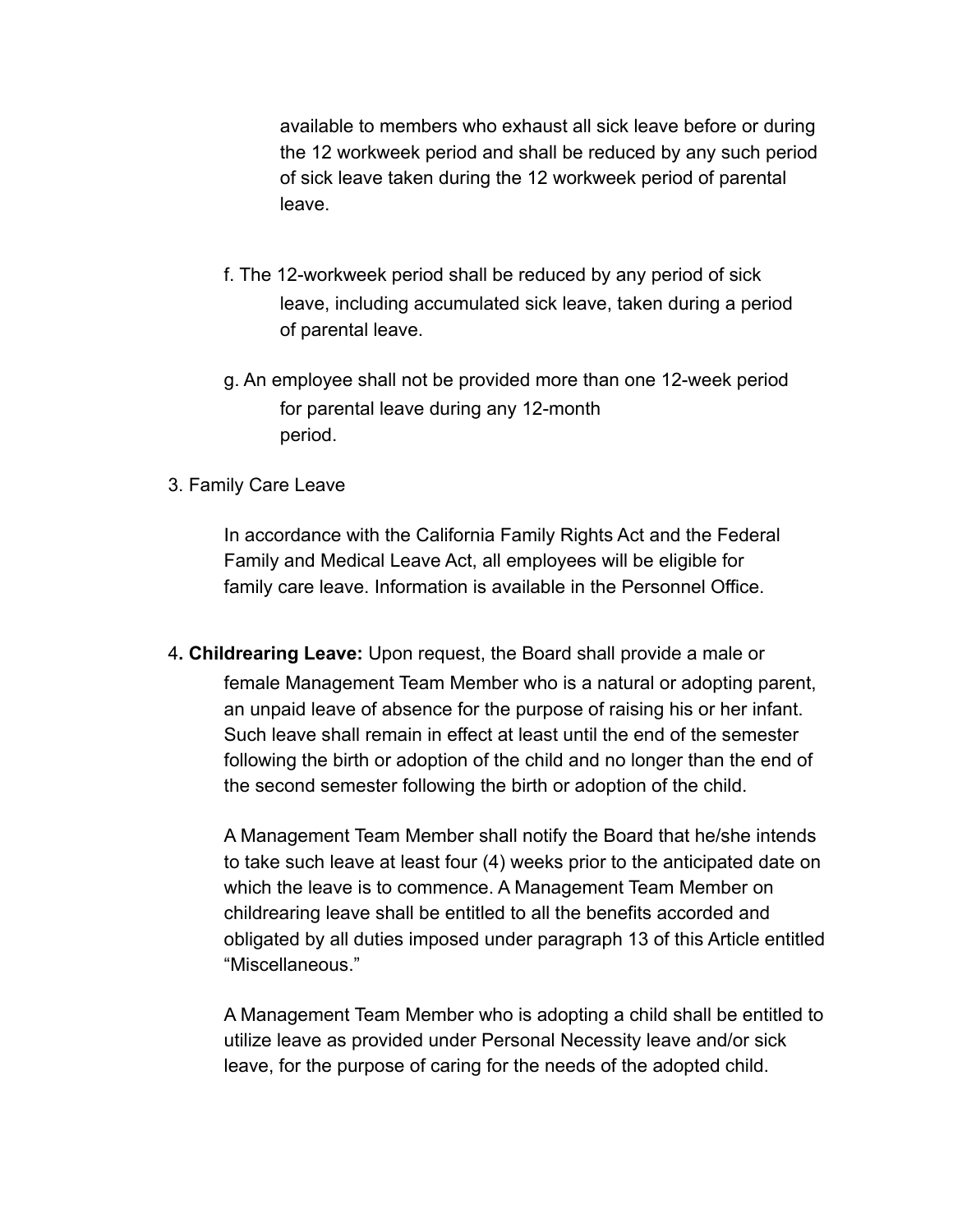- 5. **Discretionary Leave:** Every Management Team Member shall receive two (2) days per year to be used at the discretion of the Management Team Members. If unused, these days shall not roll over to the Management Team Member's sick leave account.
- 6. **Industrial Accident and Illness Leave:** Education Code is

supplemented and shall apply to Management Team Members as follows:

- a. Management Team Member shall be entitled to ninety (90) total days of industrial accident or illness leave per school year. A Management Team Member who exhausts such leave shall be entitled to use sick leave benefits as provided in this Article. If the Management Team Member continues to receive workers' compensation while on sick leave, the Management Team Member may elect to use that portion of his/her sick leave which when added to the temporary disability compensation is equal to his/her regular monthly salary.
- b. The total of the Management Team Member's temporary disability indemnity and the total salary paid during absence shall be no more or no less than Management Team Member's full salary during that absence.
- c. A Management Team Member shall be deemed to have recovered from an industrial accident or illness and thereby able to return to work at such time as the Management Team Member's physician agrees that there has been such a recovery.
- d. An industrial accident or illness as used in this paragraph means an injury or illness whose cause can be traced to the performance of services for the Board.
- e. The Board's report of an industrial accident or illness shall be kept on file in the Benefits Office.
- f. The benefits provided in this paragraph are in addition to sick leave benefits. Accordingly, the Board shall not deduct accumulated sick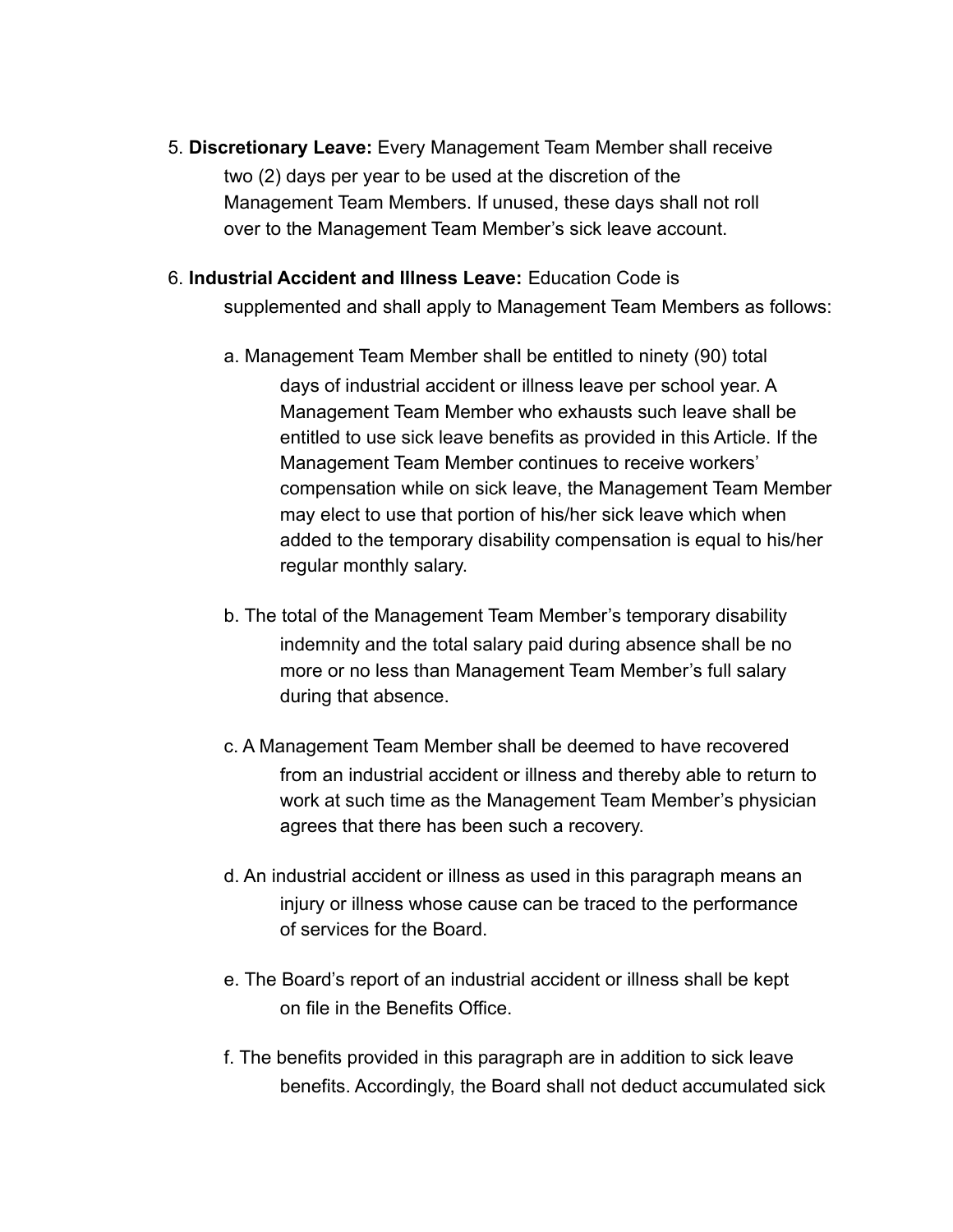leave from the sick leave allotment of a Management Team Member who is absent as the result of an industrial accident or illness.

- 7. **Bereavement Leave:** Every Management Team Member shall be entitled to three (3) days of paid leave of absence, or five (5) days if travel of more than two hundred (200) miles is involved, on account of the death of any member of his/her immediate family. This leave shall not be deducted from sick leave. The Board shall require the use of Bereavement Leave before Personal Necessity Leave days are used for purposes allowed in this paragraph.
- 8. **Jury Leave and Subpoena for Court Order:** A Management Team Member shall be entitled to as many days paid leave as are necessary for jury duty or court appearance under subpoena. If the Management Team Member receives juror's fees while on leave under this paragraph, such fees shall be remitted to the Board.
- 9. **Attendance at Conferences and Meetings:** The Superintendent must approve attendance at any meeting which requires absence from work and/or payment of expenses by the District, which does not require specific approval of the Board.
- 10. **Long-Term Leave:** The Board may grant an unpaid leave of absence to a Management Team member for approved reasons including, but not limited to health, study, or travel.

a. A Management Team Member shall apply to the Board for such leave no later than eight (8) weeks before the anticipated commencement.

- b. A Management Team Member on Study leave shall be entitled to all benefits accorded and obligated by all duties imposed under paragraph 12 of this Article, entitled "Miscellaneous."
- c. The Board shall implement this provision in the same manner and under the same restrictions as they appear in paragraph 13.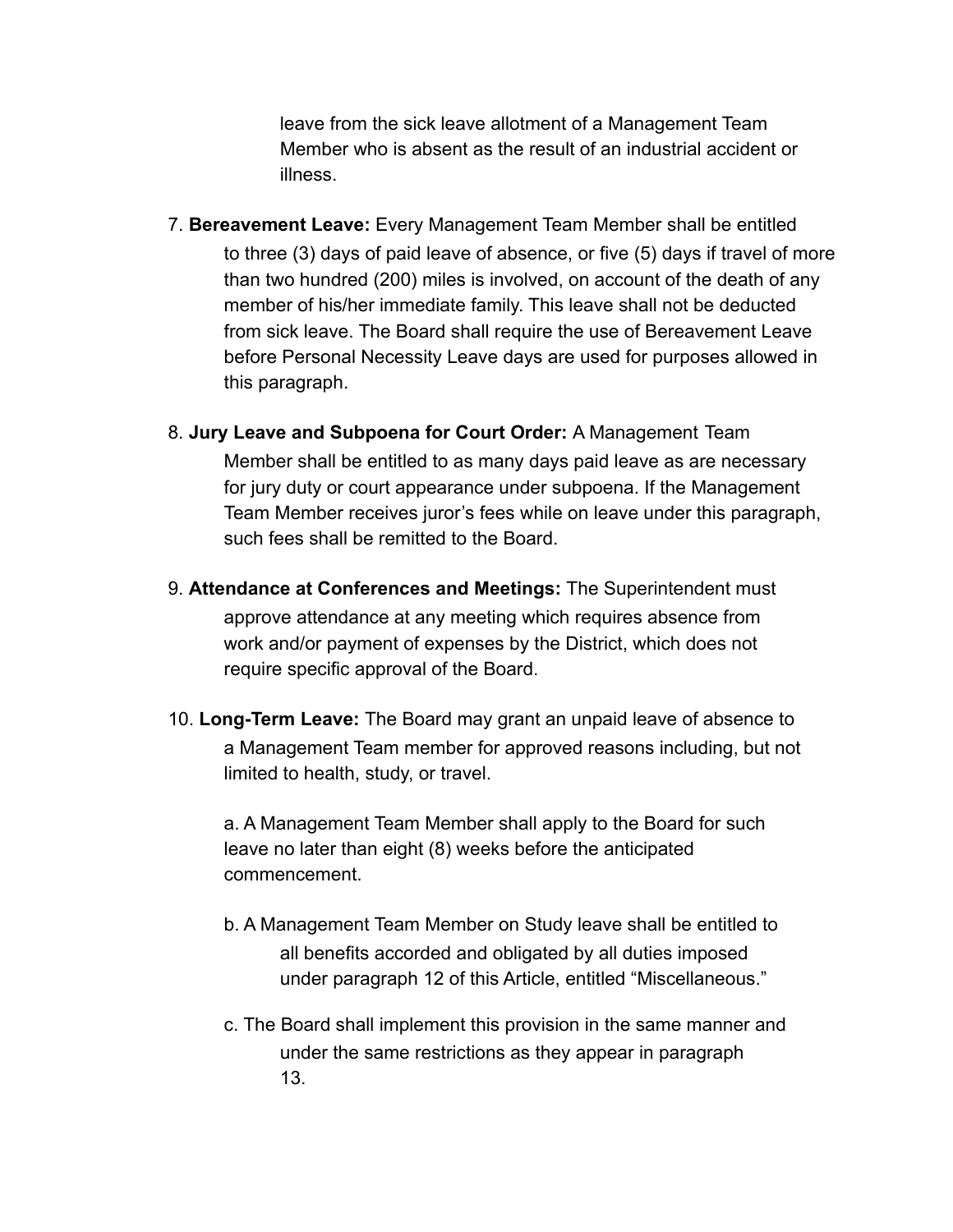11. **Sabbatical Leave:** Sections 44965 and 44967 of the Education Code are incorporated into this Memorandum, except as supplemented below. A Management Team Member applicant may be granted Sabbatical Leave or Sabbatical Leave Without Pay so long as the purpose of such leave is to pursue a program of study, research or travel which may be of benefit to the schools. Selection shall be made on the basis of District-wide seniority subject only to the same "purpose of program" restriction referred to in the preceding sentence. The Board shall pay a Management Team Member who is on a semester Sabbatical Leave full salary for such period. The Board shall pay a Management Team Member who is on a full year leave fifty percent (50%) of his/her salary. In accordance with Education Code section 44968.5, the Board shall not pay a Management Team member who is on a Sabbatical Leave Without Pay.

#### 12. **Miscellaneous**

- I. Paid leave of absence means that Management Team Member shall be
	- entitled: 1. To receive wages and all fringe benefits including but not limited to insurance and retirement benefits.
		- 2. To return to the same assignment held immediately preceding the commencement of the leave, unless such assignment is not available. If such assignment is not available, then the employee shall return to another administrative assignment unless notified by March 1.
		- 3. To receive credit for annual salary increments provided during the leave.
- J. Unpaid leave of absence means that Management Team Member shall be on leave without pay and shall be entitled to:
	- 1. Have the option of paying for benefits accorded to full-time Management Team Members.
	- 2. To return to the same assignment held immediately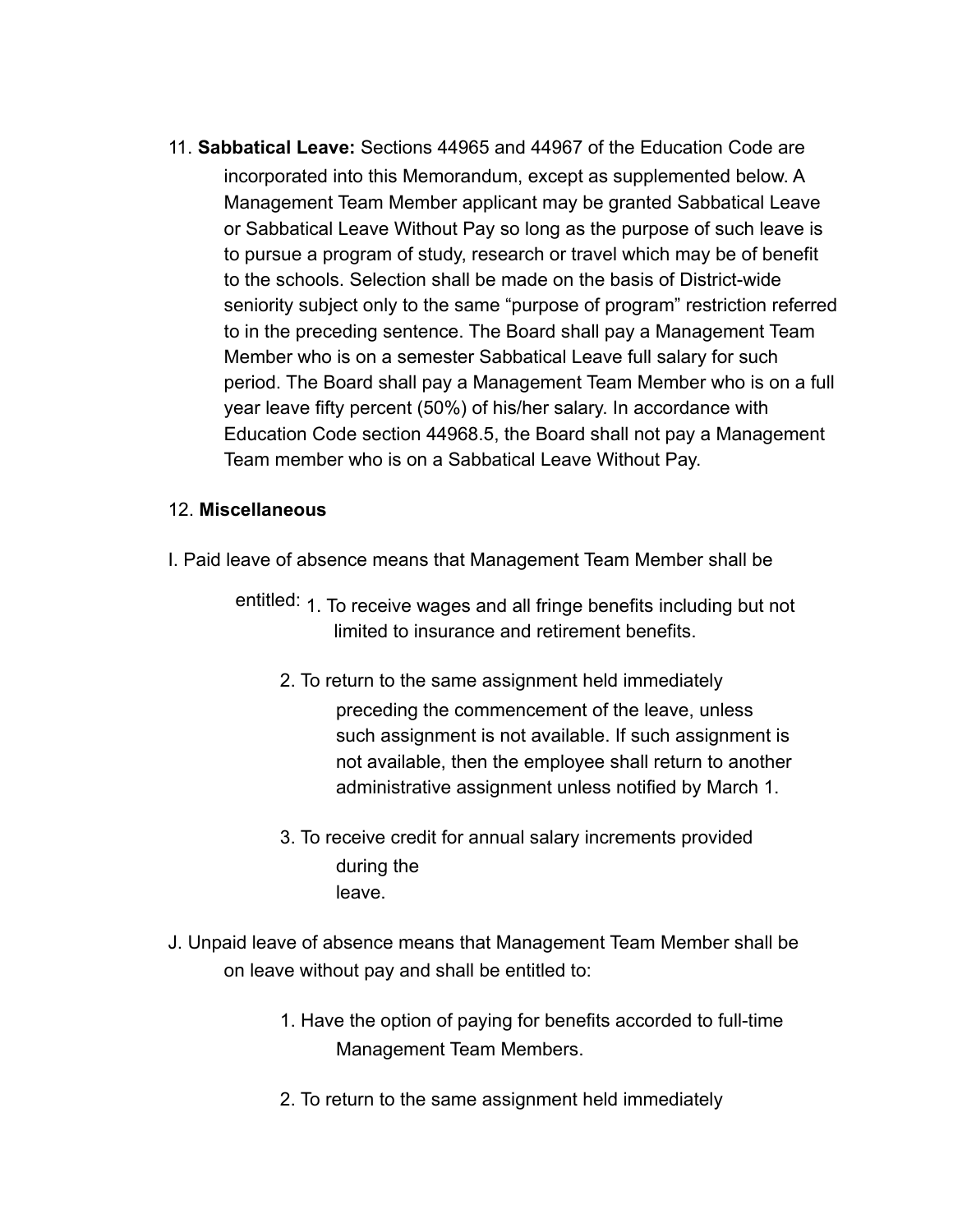preceding the commencement of the leave, unless such assignment is not available, then the employee shall return to another administrative assignment unless notified by March 15.

- K. Immediate family means child, mother, father, grandmother, grandfather of the employee or of the spouse or domestic partner of the employee, and the spouse, son, son-in-law, daughter, daughter-in-law, brother, or sister of the employee, or any relative living in the immediate household of the employee.
- L. Upon request, the Board may extend a Management Team Member's Child Rearing Leave or Long-Term Leave for a maximum of one (1) year.
- M. Any Management Team Member who seeks an extension of health leave, Child Rearing Leave, or Study Leave shall make application no later than six (6) weeks preceding the expiration of the original leave.
- N. Any eligible Management Team Members shall be eligible to participate in part-time employment reduction of workload from full-time per the provisions of Education Code 22713 and 45139. Notice must be given by February 15 and assignment agreed by mutual consent with employee and Superintendent.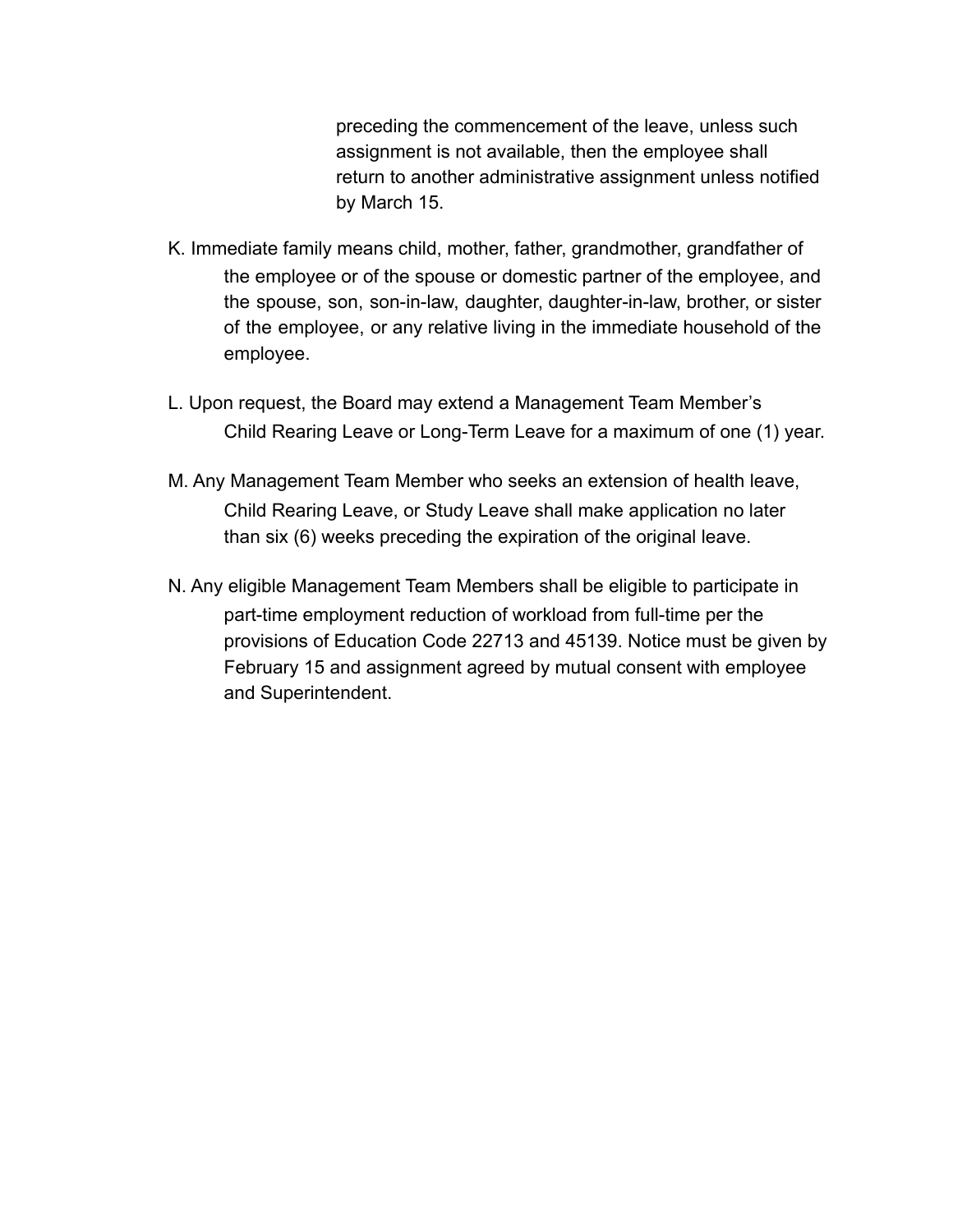#### **PERSONNEL PROCEDURES**

#### I. **Reorganization**

A. It shall be the responsibility of the Superintendent to recommend an administrative structure which will best serve the needs of the District. Reorganization may involve functions, overall organization, and/or personnel.

B. Assignments and reassignments shall include, but not be limited to the following factors: past performance, qualifications and training, contributions to the District, and potential for growth as a management or confidential employee.

C. At least ten (10) working days (if possible) prior to presentation of a district reorganization plan to the Board, the Superintendent shall discuss parameters and seek input from his/her Management Team Members.

#### II. **Reduction of Services**

- A. The Board, upon recommendation of the Superintendent, shall determine the number of F.T.E. of Management Team Members needed in the school district. The Board and the Management Team Members recognize that conditions such as declining enrollment and/or District reorganization may require the reduction of management services and the reassignment of management team personnel.
- B. The Superintendent shall have the responsibility of recommending those management and confidential positions and personnel scheduled for reduction. The maintenance of the most effective management structure in the District shall be the main criteria for reduction of services. The Superintendent or designee shall give written notice to any Management Team Member scheduled for reassignment to a unit position no later than March 15<sup>th</sup>. The reassignment shall not become effective until July 1<sup>st</sup>.
- C. A Management Team Member who has been affected by a reduction in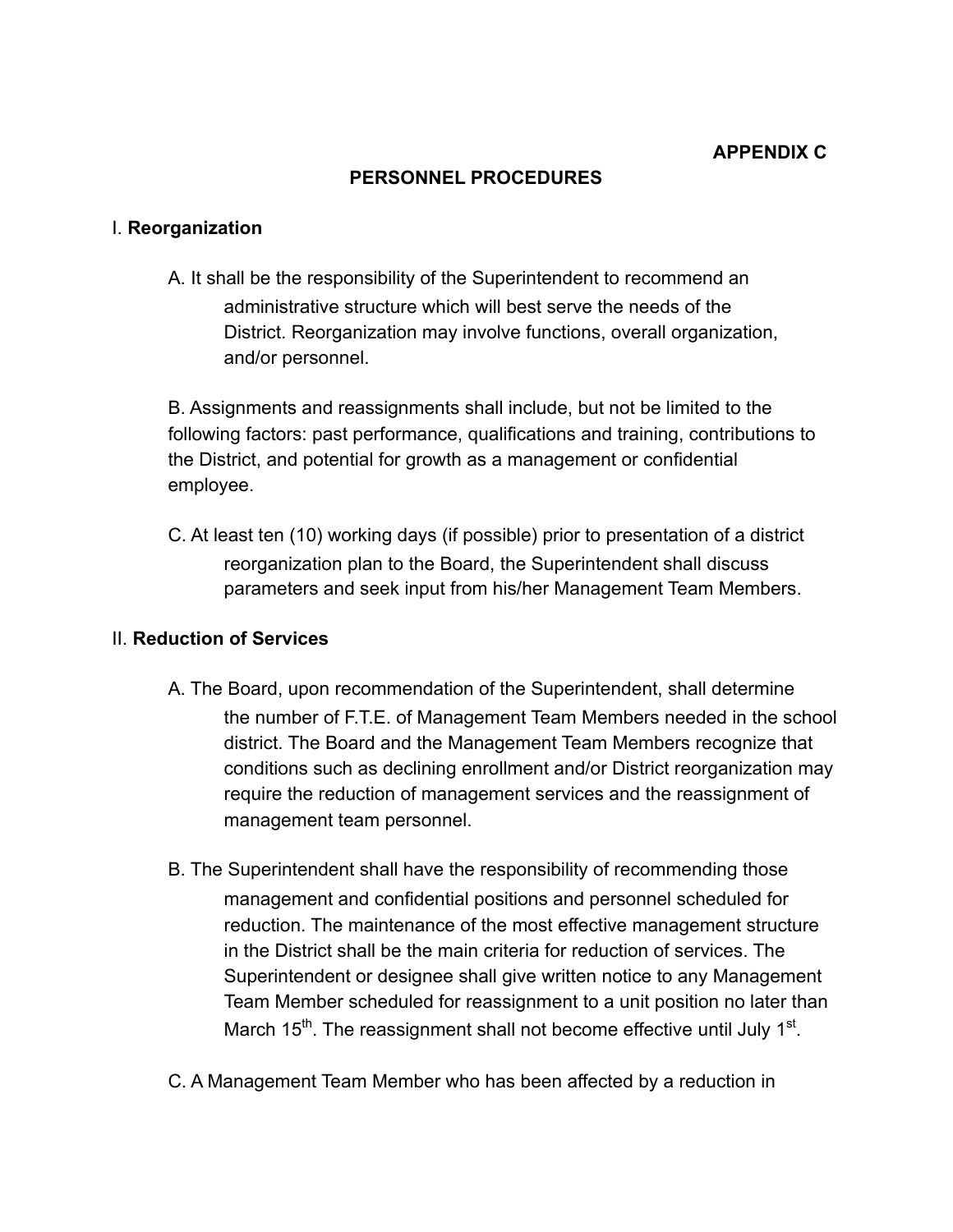force or by internal District reorganization shall have the right to reinstatement to a management or confidential opening that may occur during the first 24 months following demotion subject to the following conditions:

- 1. The position is at the same management or confidential classification held at the time of reassignment.
- 2. The employee, in the view of the Superintendent, has performed his/her professional duties in a competent manner in the interim and in his/her previous management or confidential position.
- 3. The employee has remained an employee of the District.
- 4. The Superintendent recommends reinstatement to the Board based on the needs of the District and the employee's qualifications.
- D. Credit for service in a management or confidential position shall be granted to an employee reassigned to a non-management position in determining his/her appropriate placement on the salary schedule.

#### III. **Reassignment**

A. It shall be the Superintendent's responsibility to assess the needs of the District and to assign management or confidential personnel to positions which will meet those needs.

B. Prior to reassignment, it shall be the Superintendent's responsibility to meet with the Management Team Member and to confer with him/her regarding the aspects of the reassignment. It shall also be the Superintendent's responsibility to provide, within five (5) working days, a written statement of the reason for the reassignment, should the reassigned management employee request it. Notices for involuntary reassignment shall normally be made by March  $15<sup>th</sup>$  preceding the effective date of reassignment. Exceptions may be made due to unforeseen circumstances.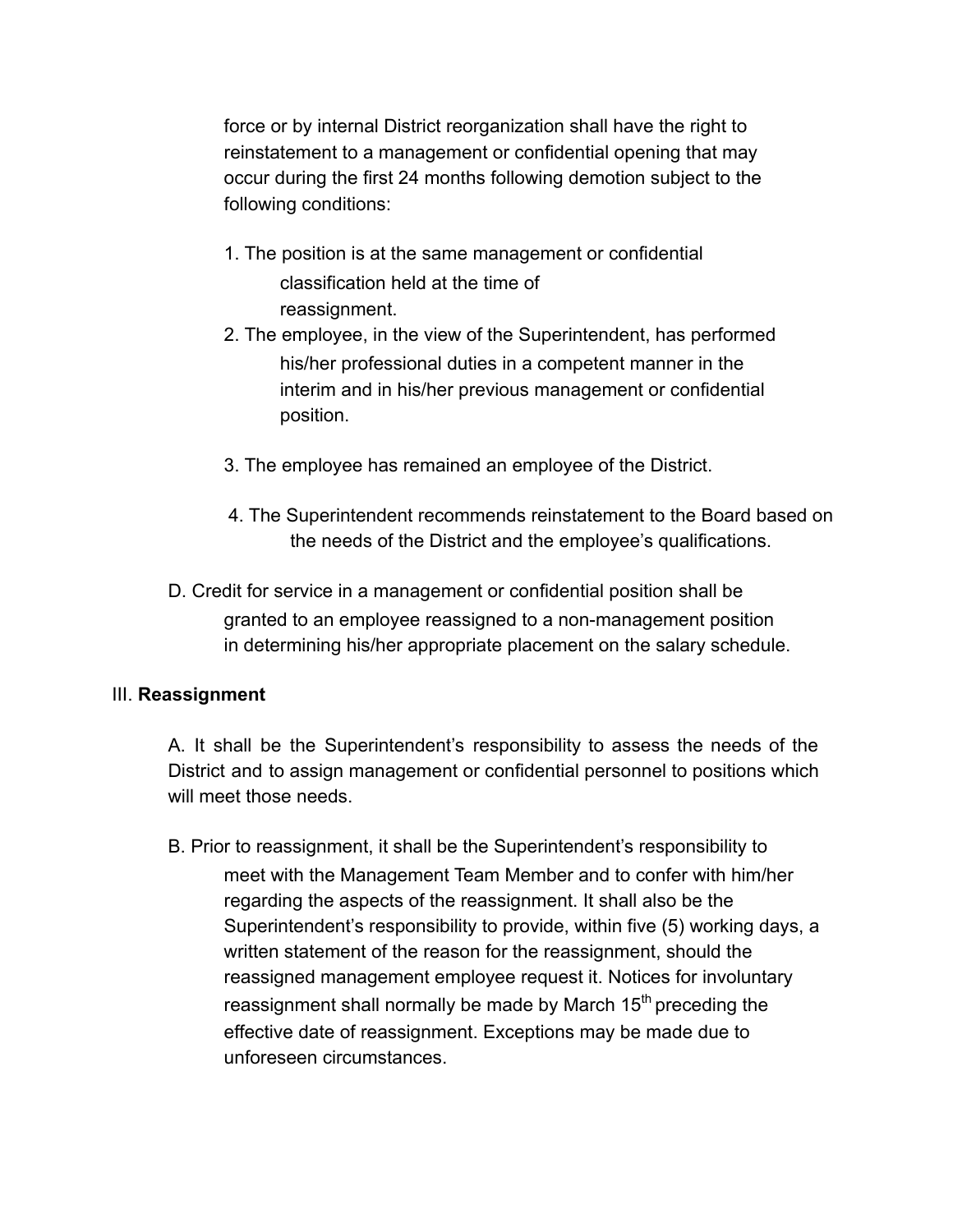- C. If a certificated management employee declines a reassignment and requests a certificated unit position, every effort will be made to honor that request.
- D. Classified management or confidential employees do not acquire tenure in their positions, but do acquire seniority in accordance with Education Code 45308. Reassignment to a confidential position or to a classified unit position will be based on the applicable Education Code sections.

#### IV. **Voluntary Transfer**

- A. Any management or confidential employee shall have the right to request a transfer to any position for which he/she is qualified by reason of training and experience. Whenever a vacancy occurs, such application will be considered in relation to the welfare of students, District, operations, and the applicant's qualifications, training and experience.
- B. Except for unforeseen circumstances a request for transfer shall be submitted to the Superintendent prior to April 15 to be effective for the following school year. Transfer requests shall remain valid for a period of six months. A transfer request may be withdrawn by the employee at any time.
- C. The Superintendent shall be responsible for making the final recommendation regarding voluntary transfer of management or confidential employees. A management or confidential employee who requests a transfer should be given notice in writing of the action taken.
- D. If a management or confidential employee requests a unit position for which he/she is qualified, he/she may be reassigned to such position whenever a vacancy occurs.

#### V. **Termination**

When the performance of a Management Team Member of two or more years of service is in doubt, he/she will receive in writing a preliminary evaluation and suggestions for improvement by December 1.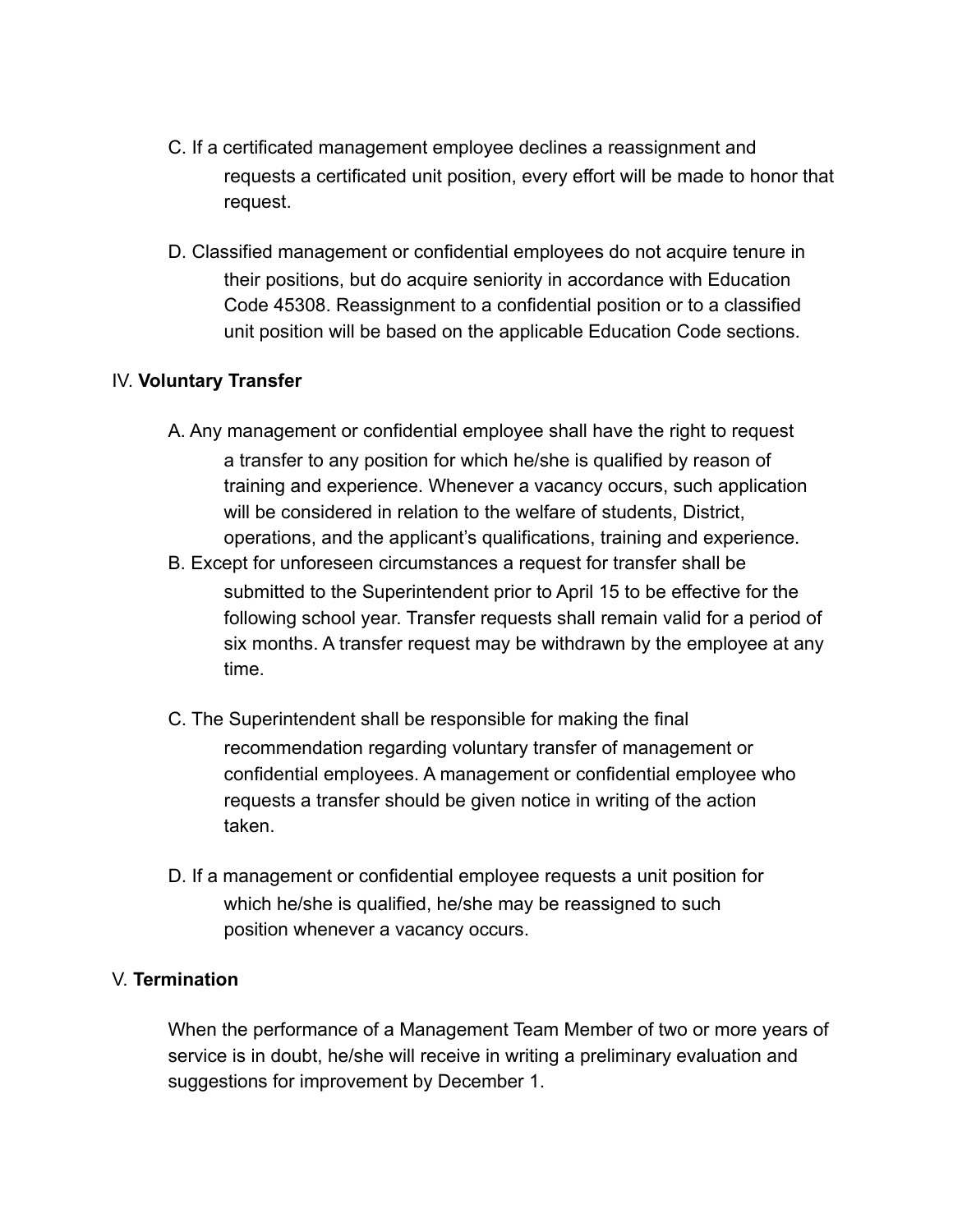#### VI. **Resignation/Retirement**

Certificated Management Members: Shall give the Superintendent at least thirty (30) days notice of his/her intention to resign from his/her position. In order to participate in health benefits, certificated management members planning to retire must give notice by February 15 of the year in which they plan to retire.

Confidential or Classified Management Members: Shall give at least fourteen (14) days notice of his/her intention to resign from his/her position. In order to participate in health benefits, classified members planning to retire must give notice by February 15 of the year in which they plan to retire.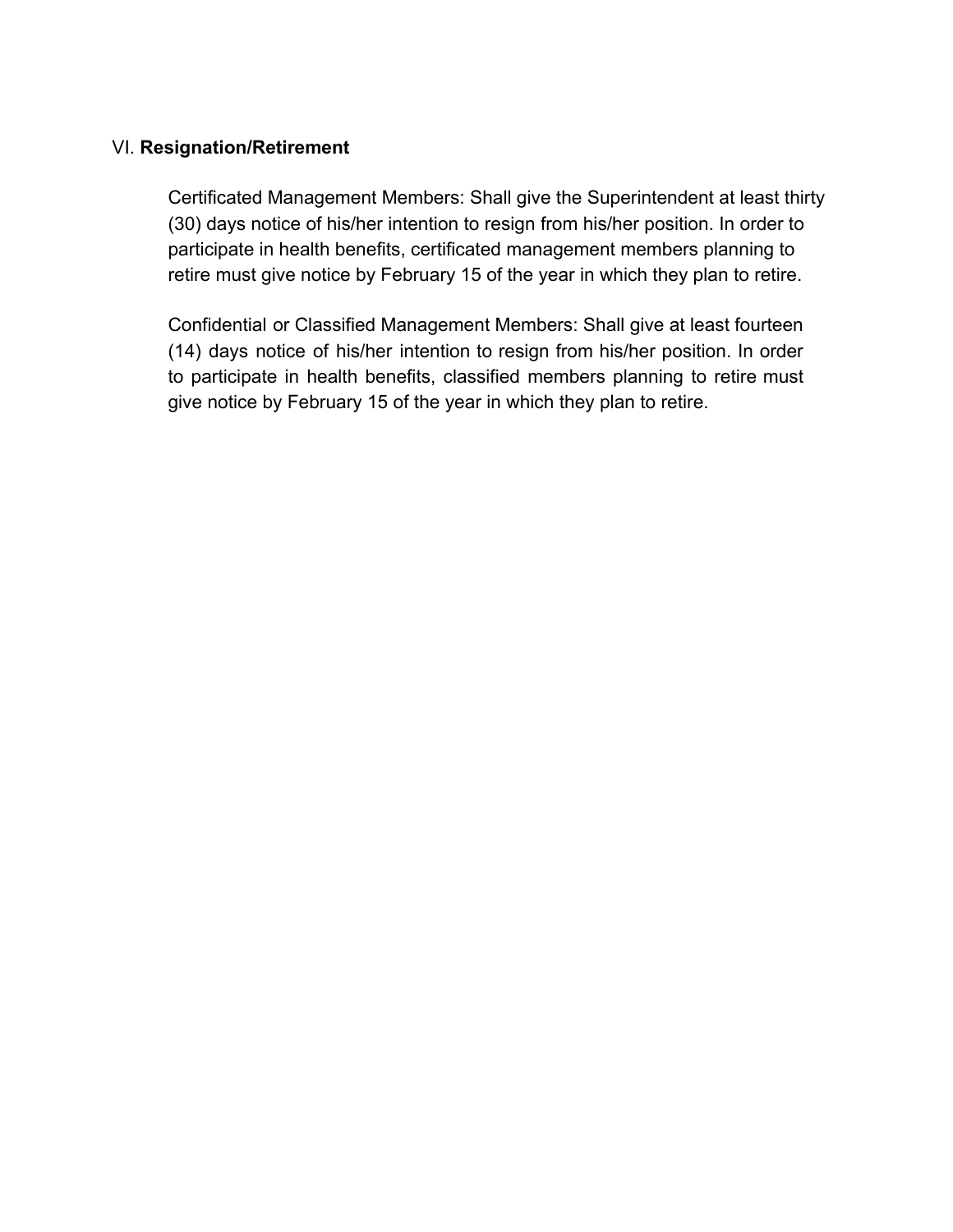## **PROFESSIONAL GROWTH AWARD PROGRAM FOR CONFIDENTIAL AND CLASSIFIED MANAGEMENT EMPLOYEES OF THE PIEDMONT UNIFIED SCHOOL DISTRICT**

- A. A Professional Growth Award may be earned by:
	- 1. Completing three and one-third (3 1/3) semester units or five (5) quarter units of work in a junior college, college, university extension, or other accredited educational institution.

2. Completing specific in-service courses which have received prior approval from the district and which are attended outside of working hours. One (1) semester unit will be granted for each fifteen (15) hours of participation.

- 3. Attendance at workshops and conferences which have received prior approval from the District. The amount of credit earned will be determined by the District at the time the request is considered.
- B. Employees must obtain approval from the Superintendent or his/her designee prior to enrolling in any Professional Growth program. Requests for approval shall be submitted on a standard district form to the Superintendent.
- C. Professional Growth units will be granted for those academic and Professional Growth activities that are beneficial to employee responsibilities, promotional achievement and District goals.
- D. No Professional Growth Award credit shall be awarded for any courses, conferences, workshops, or activities which are funded in part or in whole with District funds for costs such as registration fees, transportation or mileage, reimbursement, or other expenses related to the activity, or for activities which take place during assigned work time.

E. Any units earned in excess of the units required for an award may be applied toward subsequent awards provided that a maximum of one (1) award in any two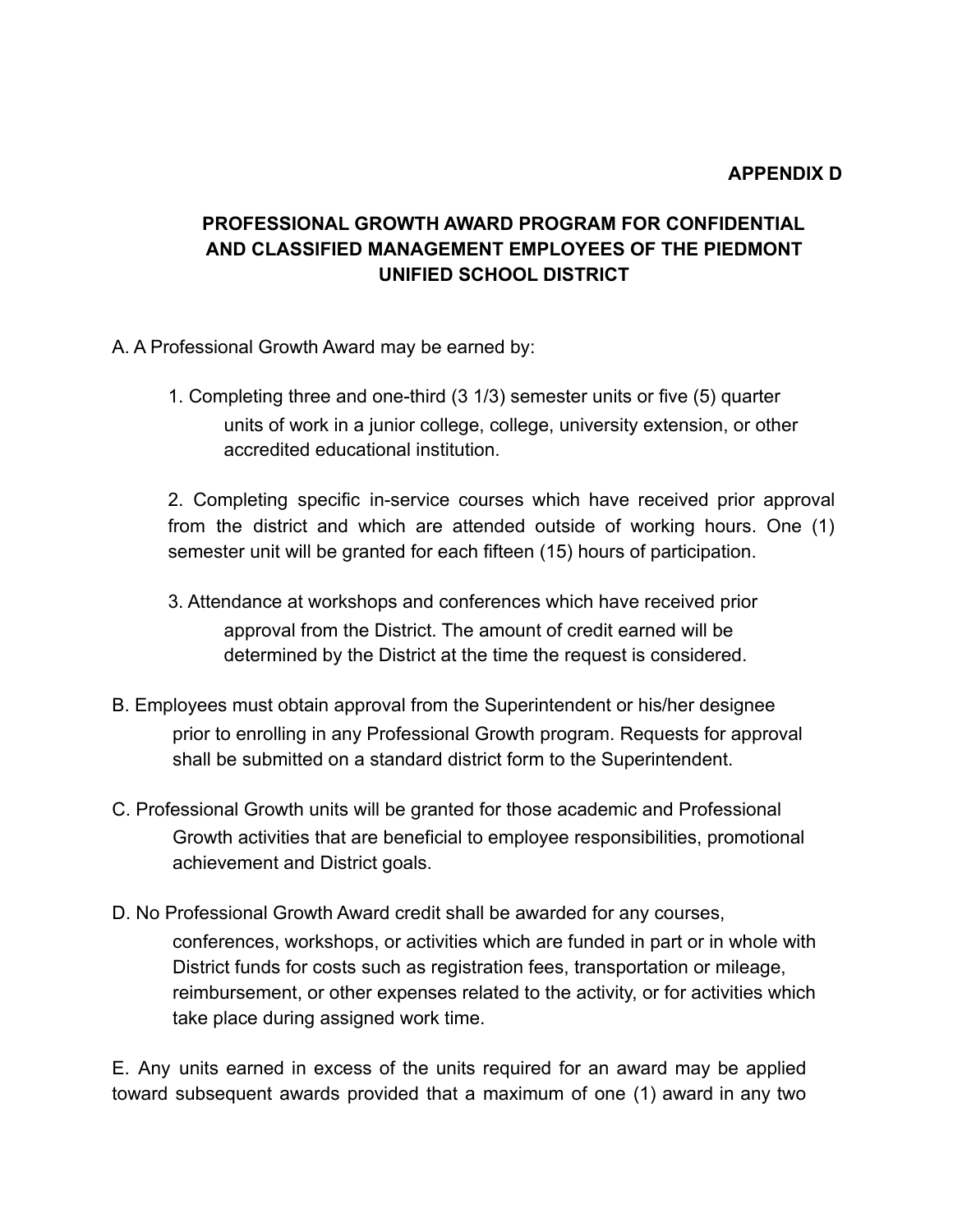- (2) year period be approved for salary increments.
- F. All Professional Growth Award credit will be figured in semester units. Institutional credit in terms of quarter units will be converted into semester units on the basis that one (1) quarter unit is equivalent to two-thirds (2/3) of one (1) semester unit.
	- 1. The District will accept the number of units of credit awarded by the educational institution where the course was completed.
	- 2. When an educational institution indicates the number of hours of participation rather than a specific number of units, one semester unit will be granted for each fifteen (15) hours (minimum) of classroom participation and in multiples of five (5) hours thereafter for each additional one-half (1/2) semester unit. Fifteen (15) hours equal one (1) semester unit.

G. It is the responsibility of the individual employee to apply for Professional Growth credit, to receive prior approval from the District, and to verify satisfactory completion of all course work. Satisfactory completion can be verified by presentation of an official transcript, report card, or other official document from the institution where the course was taken.

- H. Award Rate and Effective Date: An award of forty-five dollars (\$45.00) per month shall be granted for six (6) professional growth increments earned by a Confidential or Classified Management employee participating in the Professional Growth Award Program. An award may be earned every two years. Awards shall be capped at \$270 per month. Confidential or Classified Management employees who have accrued more than six (6) professional growth increments prior to July 1, 2011, are not subject to the cap and are not eligible to accrue additional professional growth grants.
	- 1. Upon verification, the date of each Professional Growth Award for a Confidential or Classified Management employee shall be effective the following July 1. Verification of the completion of the course or activity shall be made by the prior June 15.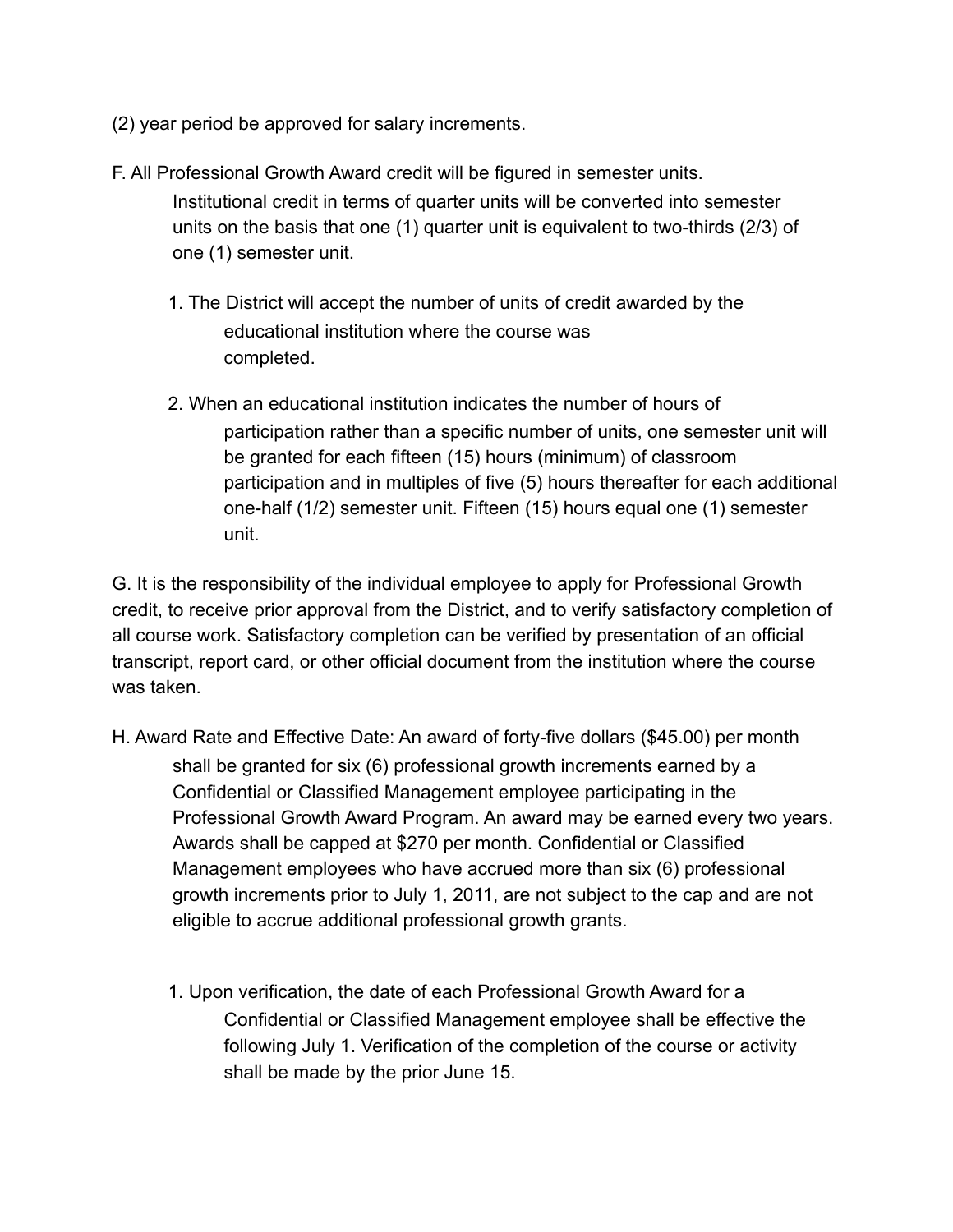#### **SEPARATION**

In recognition of administrative service to the Piedmont Unified School District, upon separation from the district after a minimum of eight (8) years of administrative service as of June 30, 2014, Certificated Management Team Members will be entitled to a one time or lump sum payment equal to \$500 per year of administrative employment in the PUSD for a maximum of twenty (20) years of such employment except if dismissed for cause.

Upon retirement/separation from the District, the Certificated Management Team Members will receive a lump-sum payment of an amount up to \$10,000. The lump-sum payment shall not require the employee to perform additional duties and will be designated as part of the employee's defined benefit supplemental plan for STRS. This benefit shall expire effective June 30, 2014, but shall be retained by members who have earned the benefit prior to that date.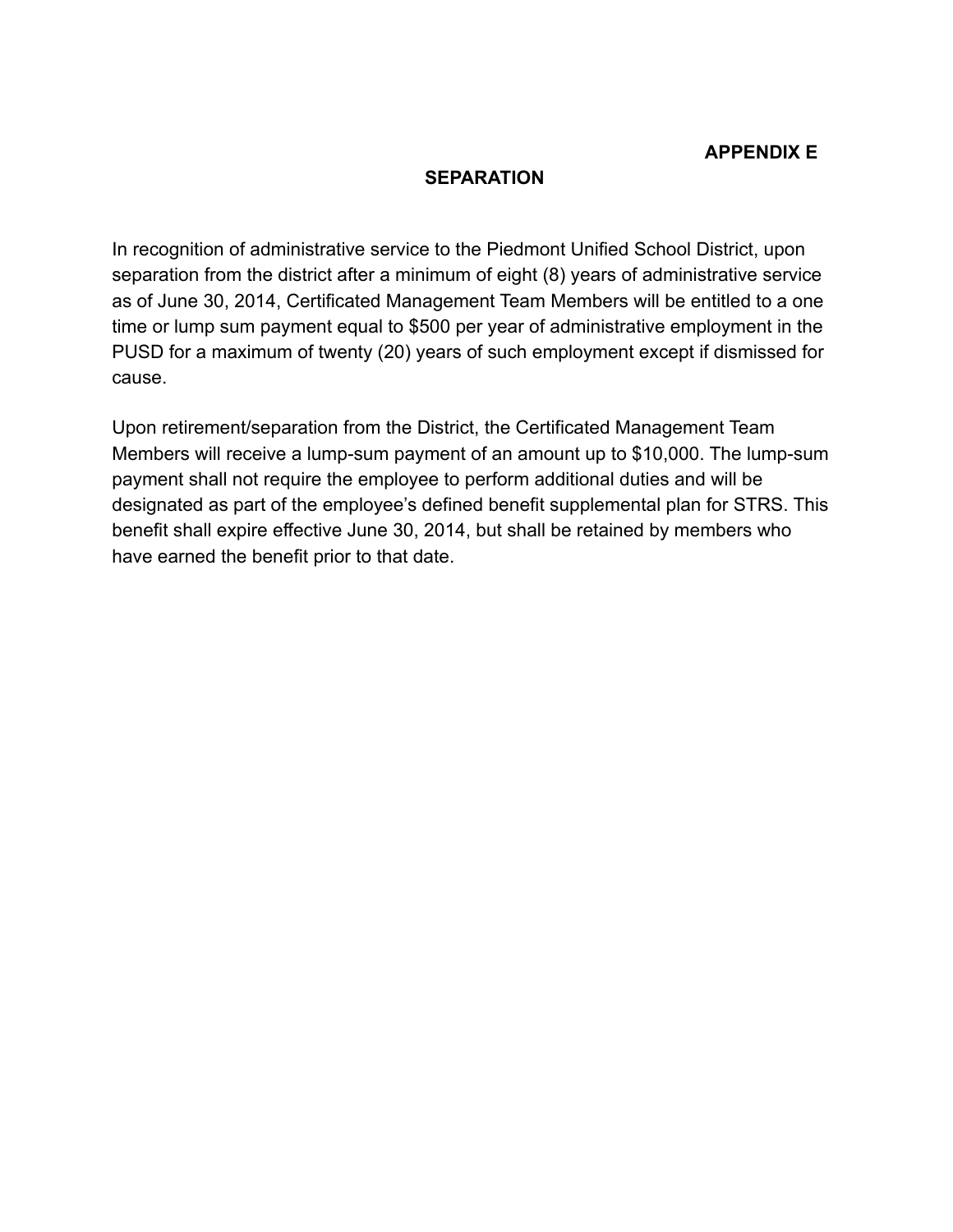## **SIDE LETTER OF UNDERSTANDING**

An employee who transfers from CSEA to take a position as a classified management team member will be given credit for previous years of experience in the District for the purposes of longevity.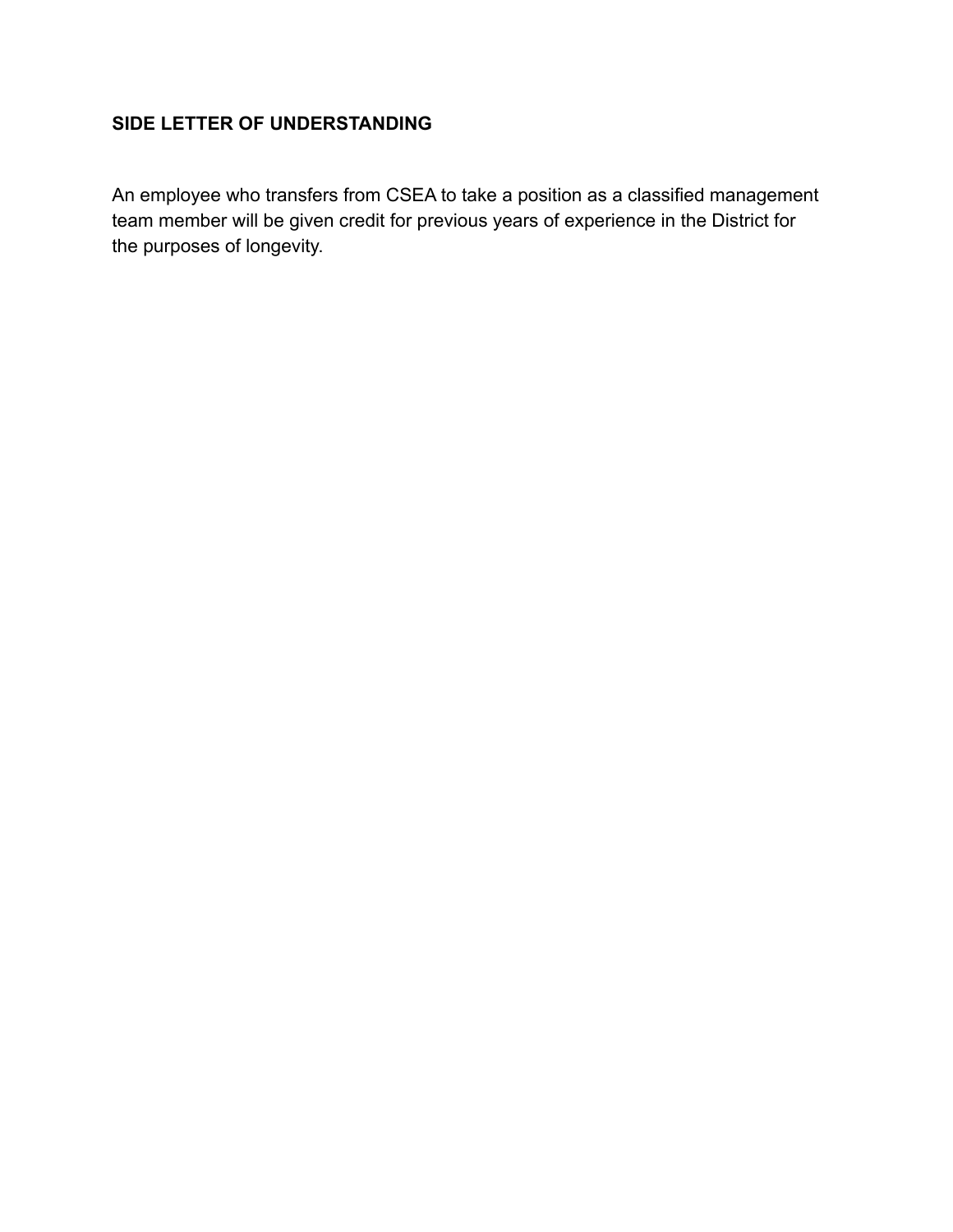### **SIDE LETTER OF UNDERSTANDING** - July 1, 2019 (expires on June 30, 2020)

The Association of Piedmont School Administrators and the Piedmont Unified School District hereby enter into this side letter to the following terms regarding reopening negotiations for the 2019-2020 school year:

1. It is agreed that APSA and PUSD negotiations teams will reconvene to bargain

the MOU if the following conditions are met: a. If the Final State Budget (19-20) provides additional ongoing funding for the

2019-2020 school year. b. If the final total compensation settlement for 2019-20 for APT is above 1%.

### **SIDE LETTER OF UNDERSTANDING**

**PUSD: Randall Booker APSA: Anne Dolid, Kim Randlett, Michael Corritone**

**Signed electronically on April 13, 2020**

**Side Letter Effective Date: April 22, 2020 - June 30, 2020**

#### **Salary, Benefits, Leaves**

1. APSA members shall receive full pay and benefits as provided for in SB 117, passed as urgency legislation on March 16, 2020, and as set forth in Executive Order N-26-20, dated March 13, 2020, for so long as the school site facilities closure and student dismissal continues. 2. Sick, personal, or extended illness leave will not be deducted from any unit

members who contract COVID-19 during the school site closure and student dismissal period. Confirmation with a doctor's note is required. Additionally, that member will not be required to perform their professional duties during the period of the illness. 3. Unit members are entitled to the provisions of the Families First COVID-19

Response Act (FFCRA). 4. When members cannot perform their professional duties due to COVID-19

related illness, other APSA members may be asked to serve as a substitute and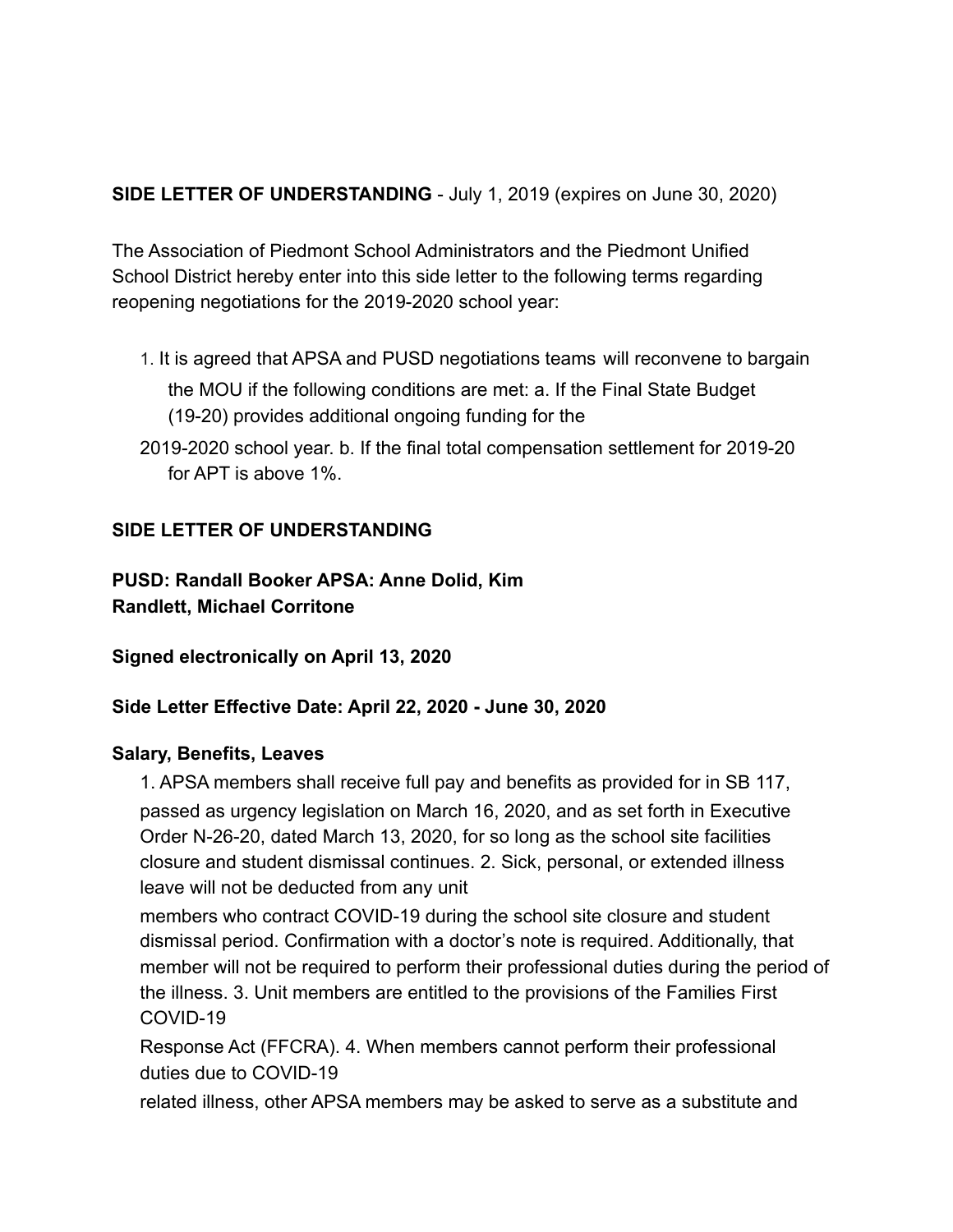will be additionally compensated at a differential rate of 50% of the substitute's current daily rate. 5. If an APSA member contracts an illness that is not related to COVID-19 and cannot fulfill their professional responsibilities, the bargaining unit member can use sick leave. If the employee exhausts their sick leave they will be placed on Extended Sick Leave for up to 90 days per school year with differential pay as described in Appendix B.7.a. - Leaves in the APSA MOU. 6. Per the current APSA MOU, Management Team Members may work up to five days beyond their regular work year at a per diem rate. During the COVID-19 crisis, APSA members do not need prior approval by the Superintendent, however must provide the dates worked beyond their initial work calendar, retroactive to March 17. 7. APSA members have the ability to adjust their work year calendar for the 2019- 20 school year, retroactive to March 17, and may include Saturday as a work day if the member so chooses. 8. APSA and the district recognize that there will be personal interruptions to the work day, and members are able to flex their time as needed.

## **Return to School and Safety Conditions**

1. The District shall ensure that all school sites are adequately sanitized before APSA members return and shall ensure that all sinks (including those located in staff break rooms, all bathrooms, cafeterias/kitchens, classrooms, libraries and janitorial closets) are kept stocked with soap and paper towels. Hand sanitizer shall be provided for every classroom, bathroom, workroom, workstation (for those unit members who do not have a traditional classroom), office, cafeteria, and outdoor area. The District shall make available to all employees any protective gear necessary to complete assigned tasks. 2. If APSA members do not return to district facilities prior to June 30, negotiating teams will reconvene to negotiate the impact of opening classrooms in the fall.

## **Evaluation**

1. APSA members shall have three options to address the 2019-2020 evaluation cycle:

a. When a member is currently being evaluated, evaluations and related components may be deemed complete based on the work done prior to the school closure. The member will be given a final evaluation from their evaluator. b. Use parts of their work during the school closure to complete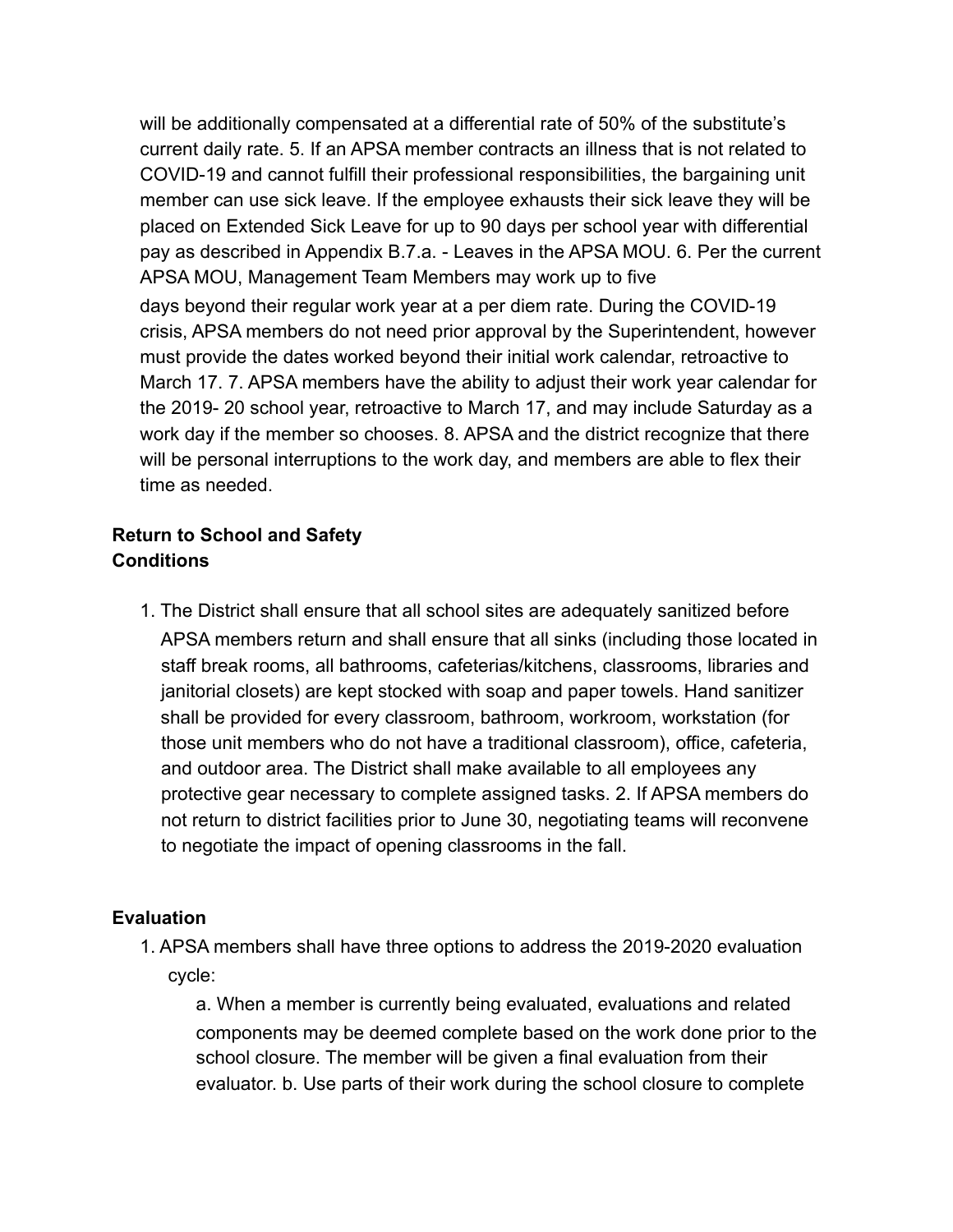their

evaluation in 2019-2020. c. Pause and complete the evaluation process in the 2020-2021 school year.

Approved by Board of Education on April 22, 2020

## **Side Letter of Understanding**

## **2020-21 Professional Learning, Collaboration, and Planning Compensatory Leave Time**

In order to provide time and financial recognition for professional learning, three nonstudent days were added to the Association of Piedmont Teachers ("APT") work calendar for the 2020-21 school year for a total of 188 workdays.

**Additional Professional Learning and Collaborative Planning for Distance Learning and In-Person Instruction** The Piedmont Unified School District ("District") and APT agreed to the following terms for adding and implementing three additional days in the 2020-2021 school year to provide "Professional Learning and Collaborative Planning for Distance Learning and In- Person Instruction." The dates for professional learning and collaborative planning are subject to negotiations as part of the APT Collective Bargaining Agreement: Article XXI - Committees: D. Calendar Committee. The 2020-2021 school year will consist of 188 workdays in total.

**Compensatory Leave Time** Recognizing that the CSEA work calendars differ from APT, many CSEA members will already be scheduled to work during the three additional professional learning days (as part of their regular work year/calendar).

CSEA employees whose work calendars are not aligned with the additional professional learning activities, as negotiated with APT, will have the opportunity to participate in them outside of their regular work year/calendar. CSEA employees who choose to participate in these activities will be entitled to hourly "compensatory leave time", commensurate with the time spent participating in the scheduled activities.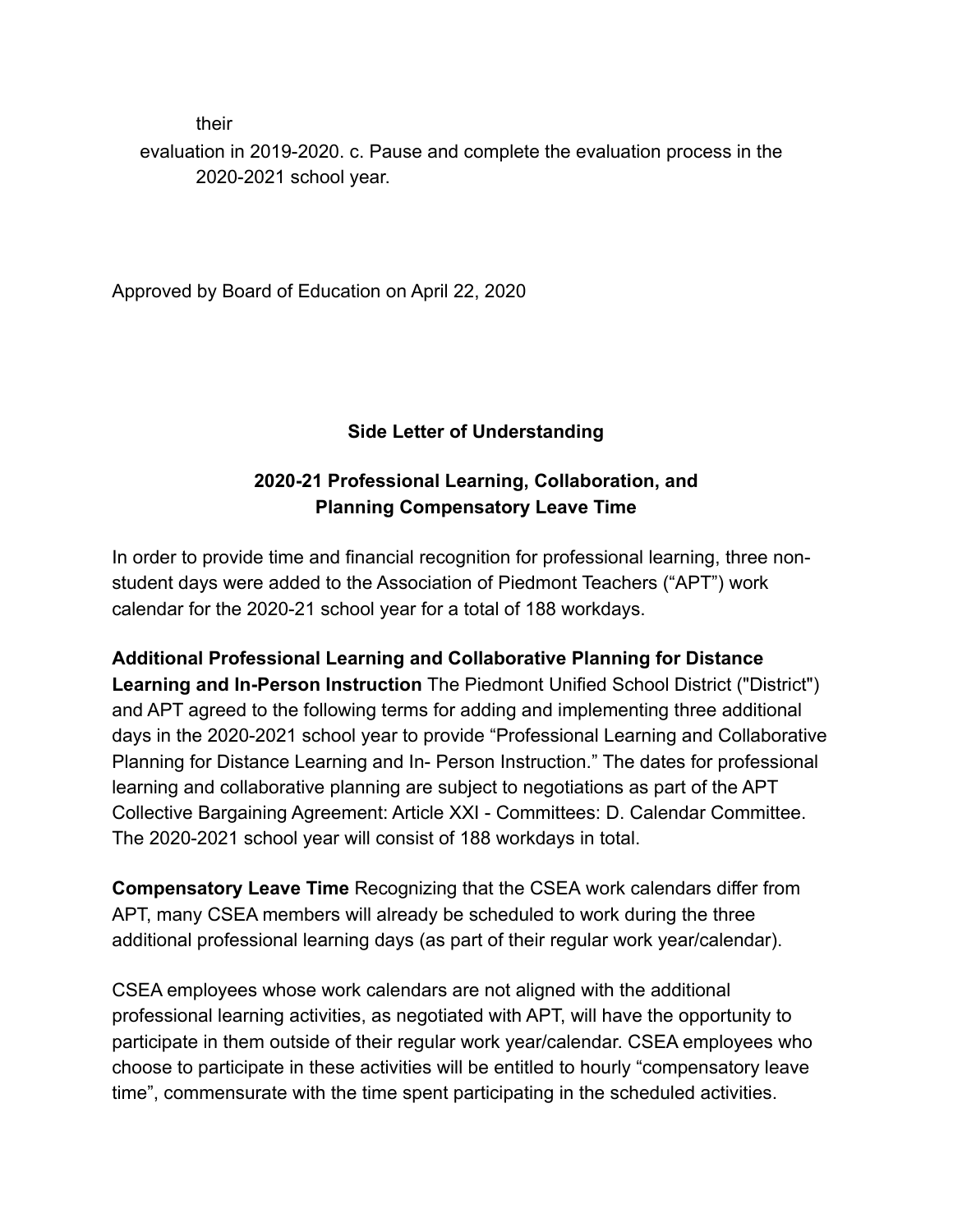CSEA agrees that any "compensatory leave time" earned due to an employee's participation in the additional professional learning activities shall only be used during non-student days during the 2020-2021 school year. Supervisor must be notified in advance.

CSEA agrees that any "compensatory leave time" earned due to an employee's participation in the additional professional learning activities, shall be utilized during the 2020-2021 school year. If the employee does not use the earned "compensatory leave time" during the 2020-2021 school year, it will be forfeited.

APSA agrees to an additional three work days for the 2020-21 school year, and each member shall add three additional work days to their calendar based on the number of days worked in their position.

### **SIDE LETTER OF UNDERSTANDING**

#### **Between the Association of Piedmont School Administrators**

**And**

#### **The Piedmont Unified School District**

#### **APSA Negotiations**

#### **Return to School: DISTANCE LEARNING/HYBRID/ IN-PERSON**

#### **2020-2021 Memorandum of Understanding**

#### **PUSD: Randall Booker, Ruth Alahydoian**

#### **APSA: Michael Corritone, Anne Harter Dolid, Sylvia Eggert, Kim Randlett**

#### **Memorandum of Understanding Effective Date: August 17 , 2020 - June 30, 2021**

California Department of Education - Distance Learning Definition

For the purpose of this MOU, "distance learning" means instruction in which the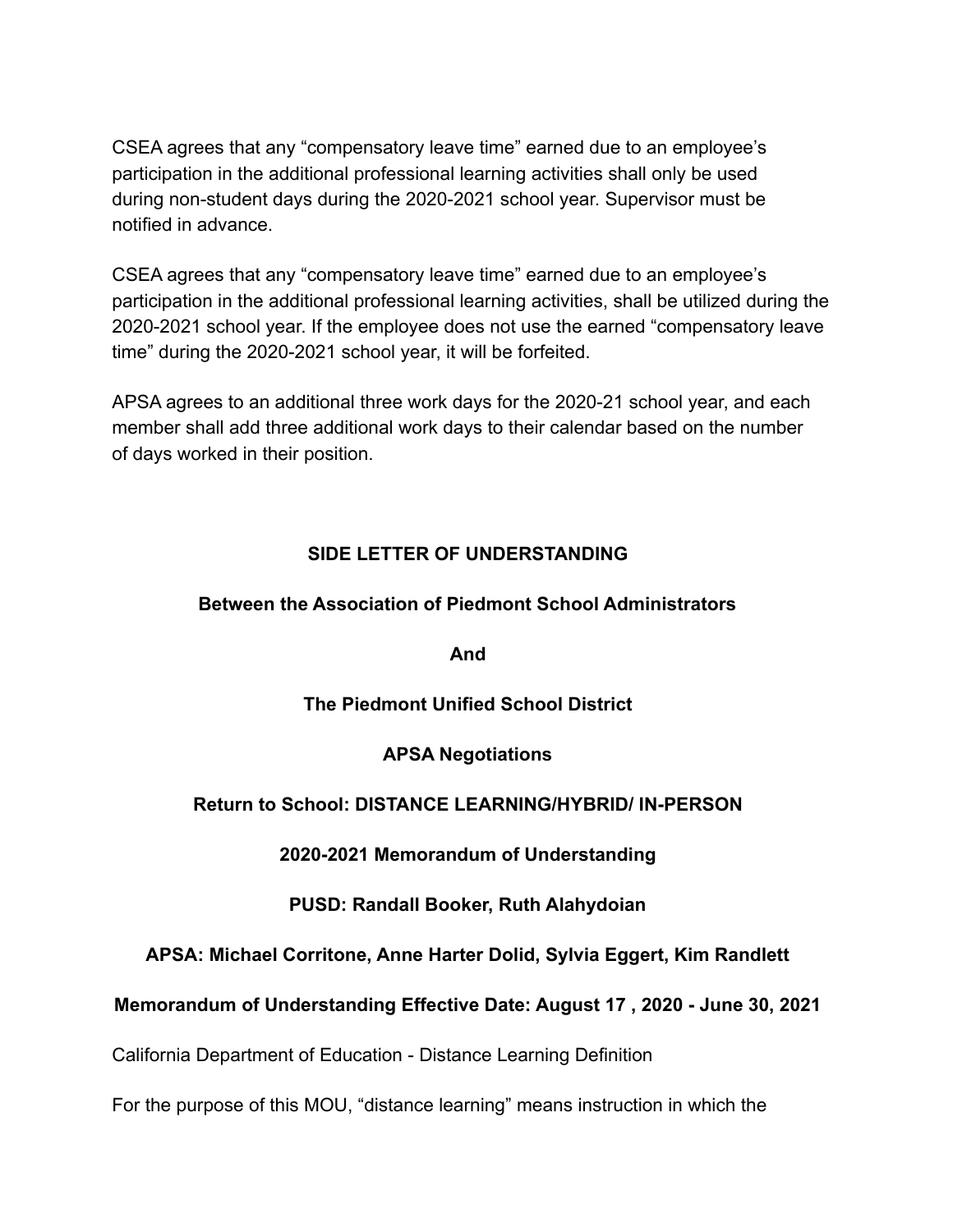student and instructor are in different locations. This may include interacting through the use of computer and communications technology, as well as delivering instruction and check-in time with their teacher. Distance learning may include video or audio instruction in which the primary mode of communication between the student and instructor is on-line interaction, instructional television, video, telecourses, or other instruction that relies on computer or communications technology. It may also include the use of print materials incorporating assignments that are the subject of written or oral feedback. ( https://www.cde.ca.gov/ls/he/hn/distancelearning.asp )

School districts are required to provide:

- Devices and connectivity so that every child can participate in distance learning;
- Daily live interaction for every child with teachers and other students;
- Class assignments that are challenging and equivalent to in-person instruction; and
- Targeted supports and interventions for English learners and special education students.

For further detail on the requirements listed above, see California Department of Public

Health/Cal-OSHA Updated COVID-19 Guidance for Schools:

https://files.covid19.ca.gov/pdf/guidance-schools.pdf

#### **Definitions**

Blended or Hybrid Learning: Hybrid learning is a combination of instruction delivered through both in-person instruction and distance learning. In hybrid learning, in-person learning and distance learning are combined to meet the equivalent of a minimum day of instruction.

Instructional time shall be based on the time value of combined in person and distance assignments as determined, and certified to, by an employee of the local educational agency who possesses a valid certification document.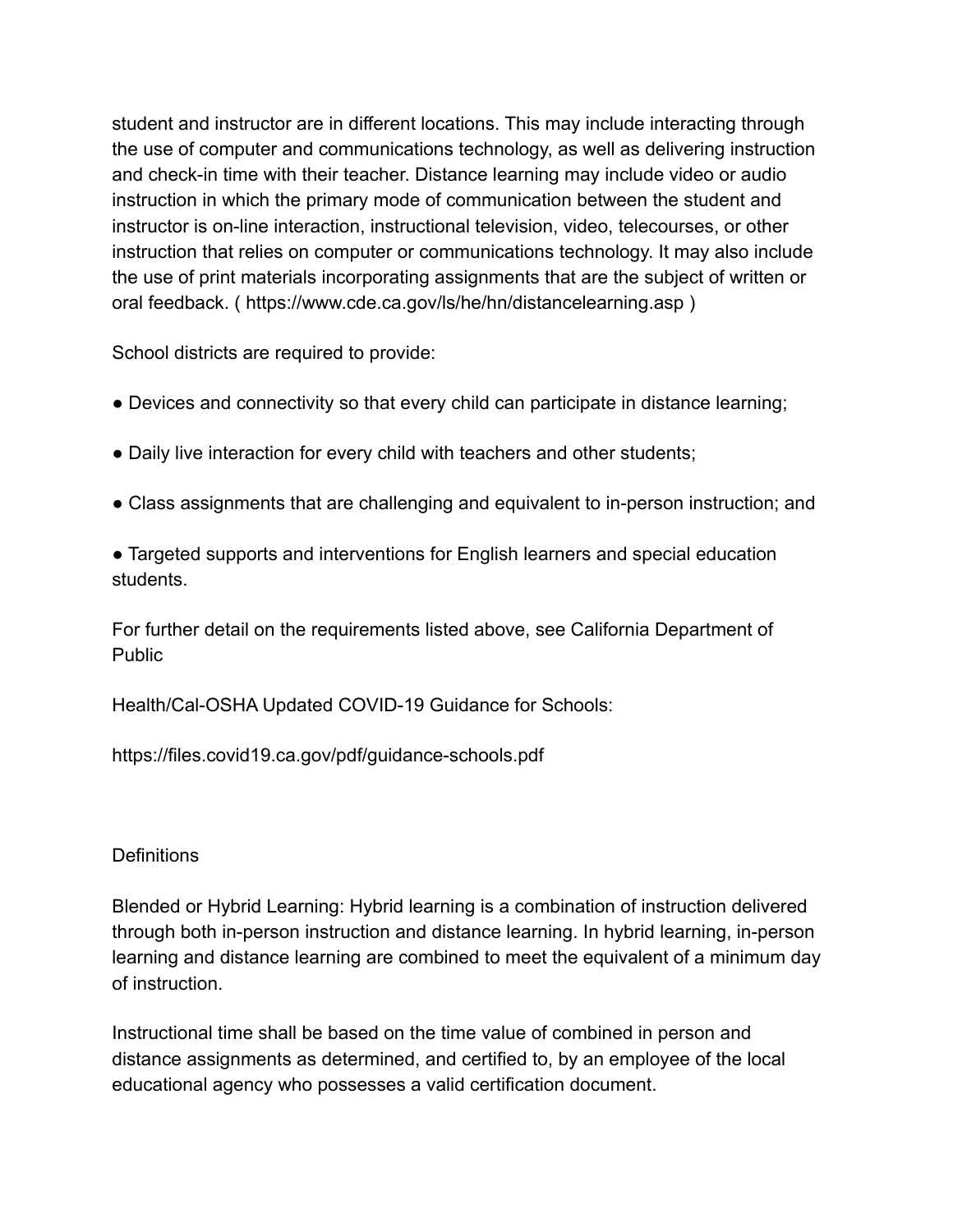Common Equipment: any school equipment or structures that is designed to be used or shared by more than one individual. This includes, but is not limited to, technology, books, computers, recess/playground equipment, physical education equipment, pens, pencils, etc.

PUSD Expectations for Blended Learning and Distance Learning in 2020-2021

1. An emphasis on a set and consistent daily bell schedule and number of synchronous (live)

minutes for direct teaching and learning.

2. Social/Emotional learning and support systems.

3. Consistent and required benchmark assessments and grading as determined by

grade-level, department teams in collaboration with administrators.

4. Structured professional development, training, collaboration and planning time for all of our educators and staff throughout the school year.

5. Uniform learning platforms and instructional technology.

6. Daily attendance tracking.

Salary, Benefits, Leaves

1. All APSA members shall receive full pay and benefits in 2020-2021, including periods of school site closure and student dismissal.

2. APSA members are entitled to the provisions of the Families First Coronavirus

Response Act (FFCRA). As per APSA and PUSD agreement, employees can use up to 4 weeks (up to 120 hours) of paid sick leave at the employee's regular rate of pay where the employee is unable to work because the employee is quarantined (pursuant to Federal, State, or local government order or advice of a healthcare provider), and/or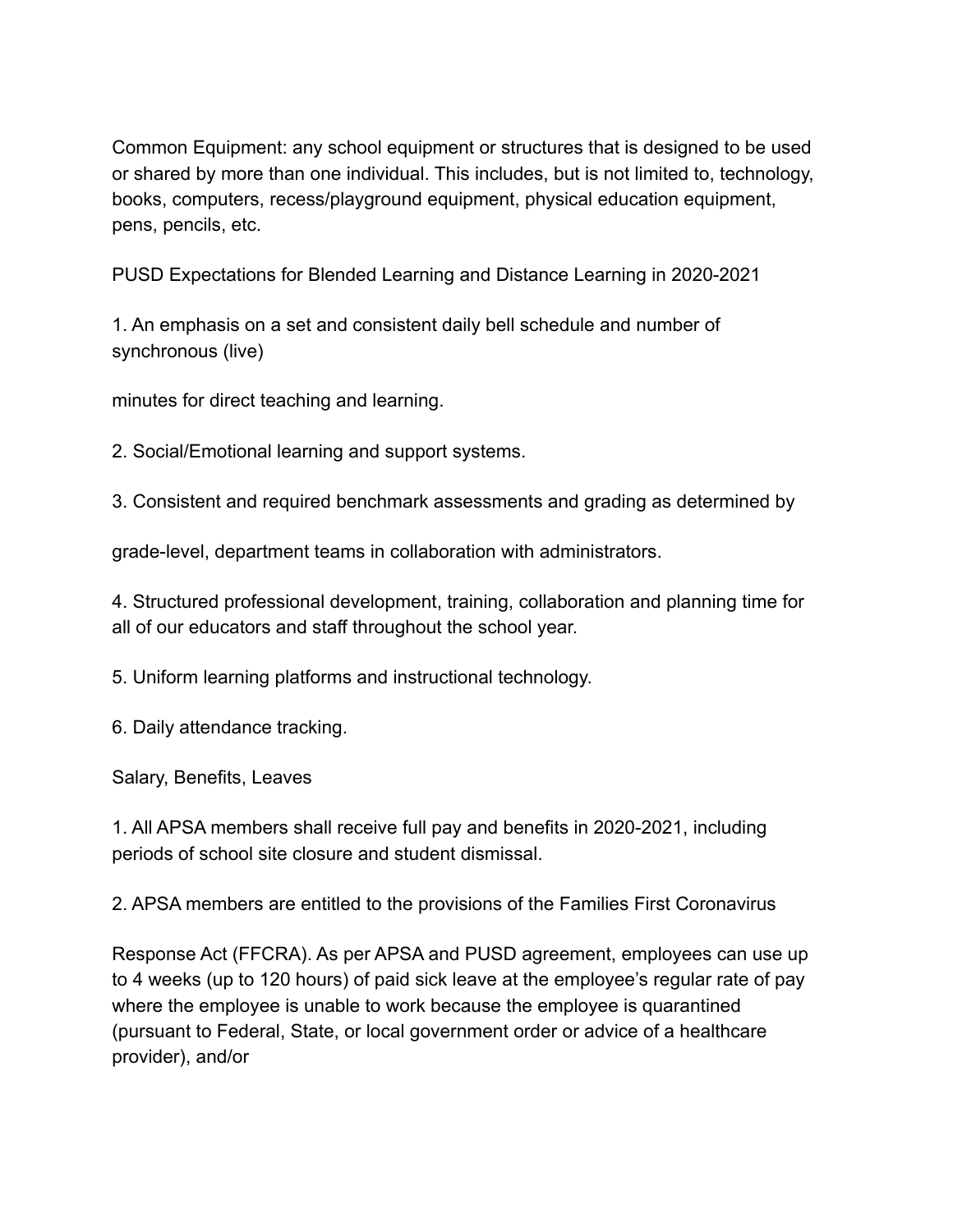experiencing COVID-19 symptoms and seeking a medical diagnosis.

a. Members will return to the position they held prior to their leave upon return.

3. Due to COVID-19 Shelter in Place orders, every member with unused Discretionary

Leave hours received in 2019-20 shall roll over up to 16 hours into the member's sick

leave account.

4. Sick, personal, or extended illness leave will not be deducted from any unit members who contract COVID-19 during the school site closure and student dismissal period. Confirmation with a doctor's note is required. Additionally, that member will not be required to perform their professional duties during the period of the illness.

5. Unit members are entitled to the provisions of the Families First COVID-19 Response Act (FFCRA).

6. When members cannot perform their professional duties due to COVID-19 related illness, other APSA members may be asked to serve as a substitute and will be additionally compensated at a differential rate of 50% of the substitute's current daily rate.

7. If an APSA member contracts an illness that is not related to COVID-19 and cannot fulfill their professional responsibilities, the bargaining unit member can use sick leave. If the employee exhausts their sick leave they will be placed on Extended Sick Leave for up to 90 days per school year with differential pay as described in Appendix B.7.a. - Leaves in the APSA MOU.

8. Per the current APSA MOU, Management Team Members may work up to five days beyond their regular work year at a per diem rate. During the COVID-19 crisis, APSA members do not need prior approval by the Superintendent, however must provide the dates worked beyond their initial work calendar.

9. APSA members have the ability to adjust their work year calendar to include weekends as a work day if the member so chooses.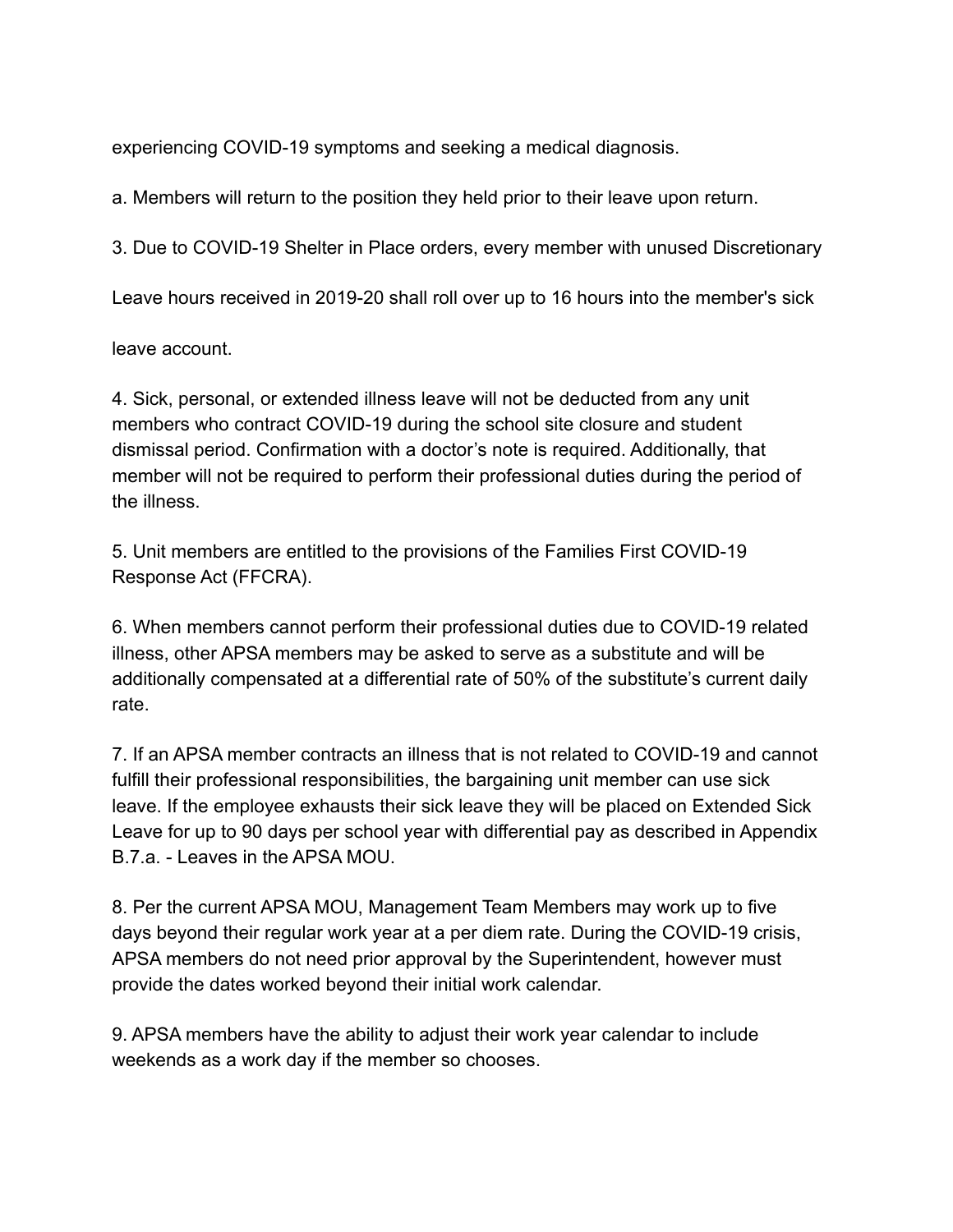10. APSA and the district recognize that there will be personal interruptions to the work day, and members are able to flex their time as needed.

School Closure-Student Dismissal

1. Immediately upon discovering a student or employee has tested positive, the District shall notify APSA when a PUSD student or employee is diagnosed with Coronavirus.( link to ACOE notification protocol ) ( link to Gov. Newsom's letter )

2. If school closure is recommended by the local Alameda Public Health Department, ACOE, CDC, or other governmental organization, the District will notify APSA immediately.

3. In the event of a school site closure, the District shall ensure that all school sites are adequately sanitized before unit members return.

#### School Re-opening

The Piedmont Unified School District will rely on guidance as provided by the California Public Health Department and the Alameda County Health Department regarding the reopening of schools within Piedmont Unified.

#### Childcare

1. In partnership with the City of Piedmont and Schoolmates, employees' children will be given priority for placement.

2. In a hybrid model, the District will reimburse members for child care costs during the school day to mitigate the extra expenses incurred due to schedules in a hybrid model.

a. The District will reimburse any APSA member up to \$75 per week (1st child) and up to \$50 per week (2nd child) for childcare expenses under a hybrid model under the following conditions:

i. The child(ren) are of elementary school age.

ii. The child(ren) attend either the City of Piedmont's Schoolmates Program or a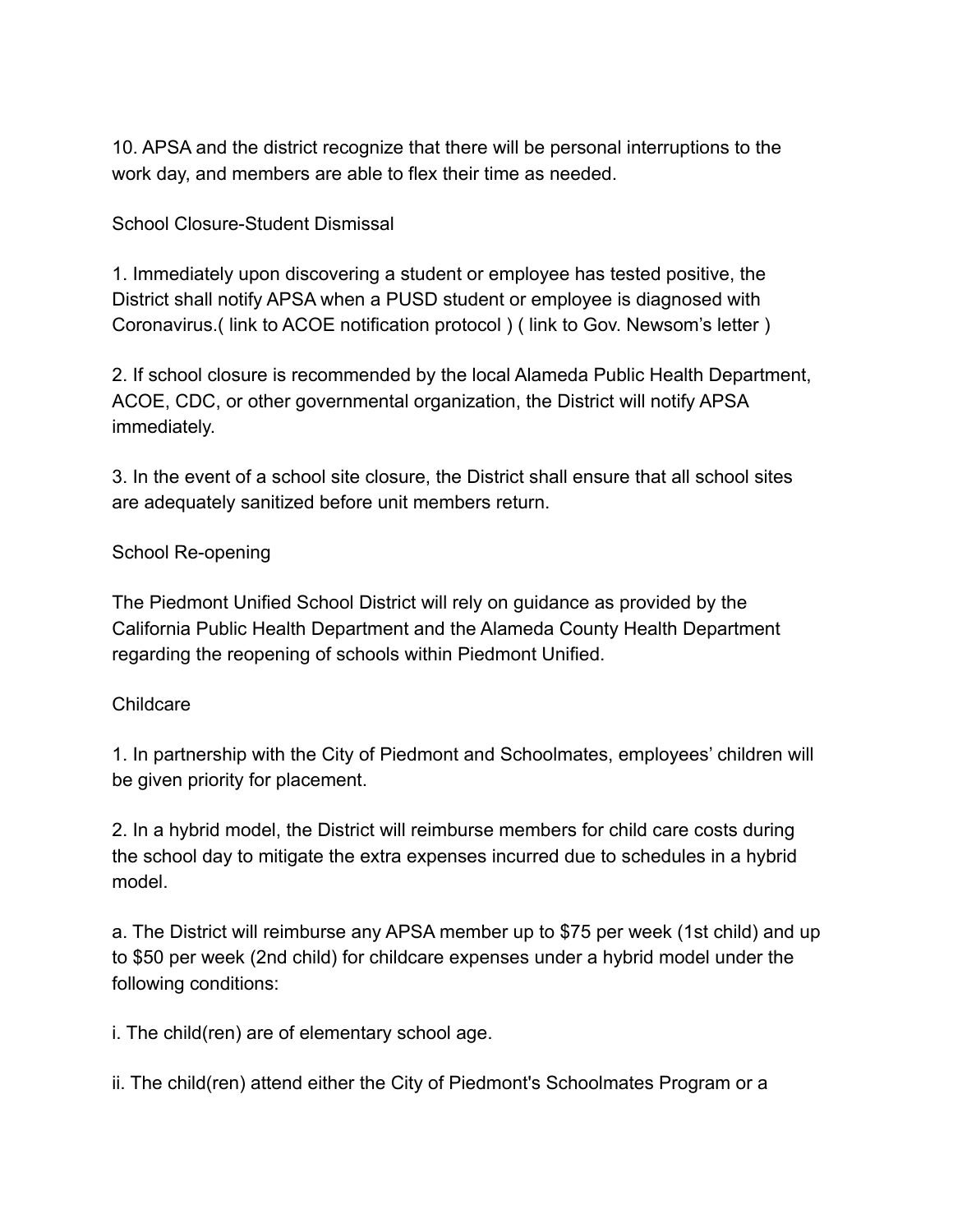licensed child care program of the employees choice.

iii. The funding source for this program is 60% Measure H and 40% General Fund.

iv. For APSA members, the total cap in reimbursement is \$100,000 for the 20-21 school year (\$60,000 Measure H and \$40,000 General Fund)

v. When reimbursement reaches \$80,000, the parties shall meet to determine future steps.

Measure H Parcel Tax: Retention Fund

APSA and the District agree to establish a Measure H Retention Fund to assist in offsetting state imposed budget reductions. This fund shall be used to restore positions and help to prevent lay-offs for the 20-21 school year. The final dollar amount transferred into the Measure H

Retention Fund is subject to negotiations with the Association of Piedmont Teachers (APT), the California School Employees Association #60 ("CSEA"), and APSA.

APSA and the District share a common interest in transferring \$1,250,000 into the Measure H Retention Fund.

The District shall provide an accounting of how the Measure H Retention Fund is applied, specific to position and FTE, to all bargaining groups and the Board of **Education** 

If, by the date of the first interim budget of the 20-21 school year, unrestricted revenues from the state are increased from the levels provided in the May 2020 Revise, Bargaining teams will reconvene and the Retention Funds will be subject to bargaining for the 2020-2021 school year.

All revenues in the retention fund not used by June 30, 2021 will be subject to bargaining for the 2021-2022 school year.

The Parties agree that this Side Letter shall sunset on June 30, 2021. This Side Letter is created for the purpose of having no "precedential" value.

Board Approved: October 14, 2020